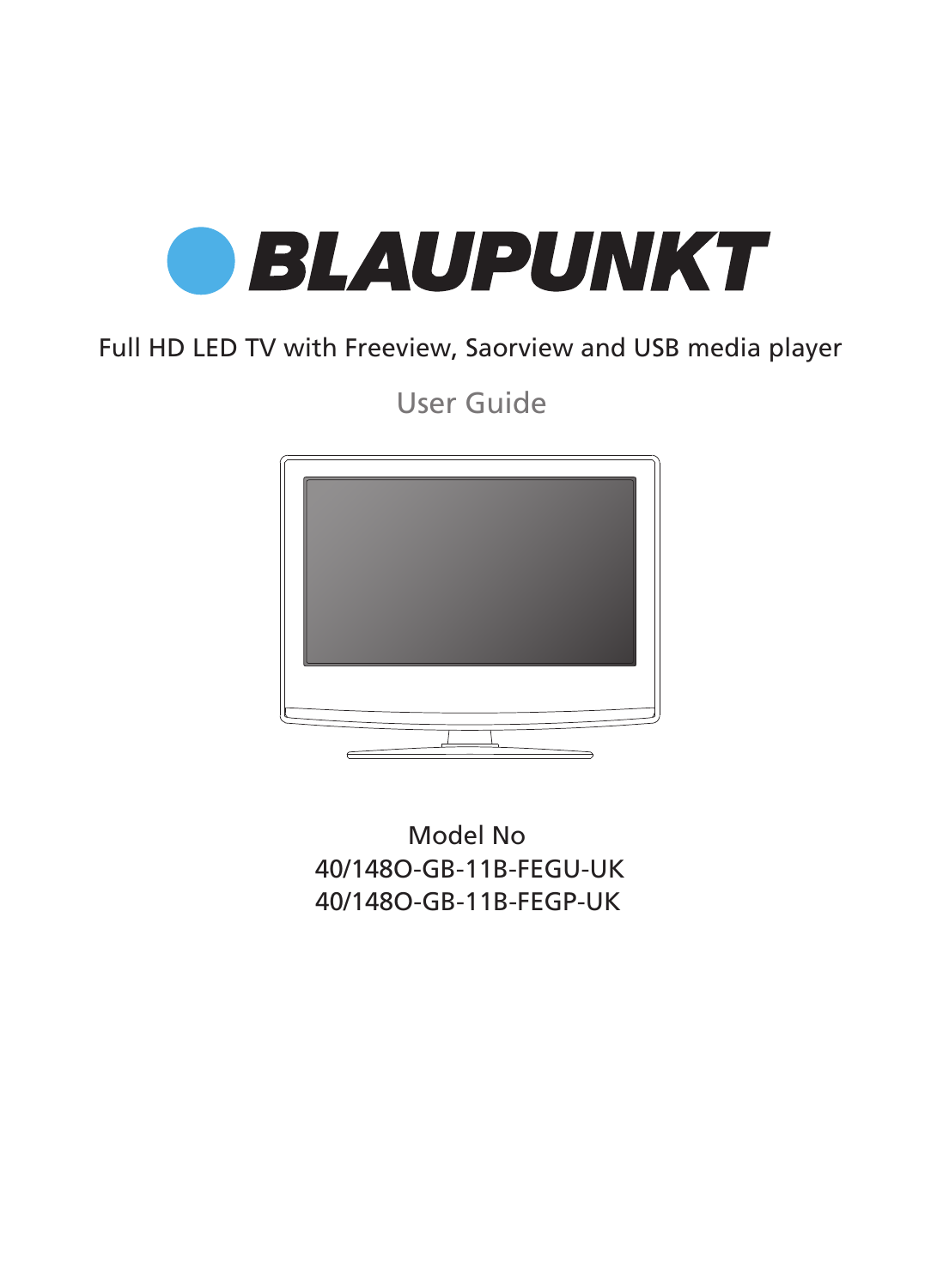### **Important safety instruction**



### **Please read these instructions. All the safety and operating instructions should be read before the appliance is operated.**

### **Warnings**

Television sets with 40" screens or more must be lifted and carried by at least 2 people.

• This television does not contain any parts that are serviceable by the user. In case of a fault, contact the manufacturer or authorised service department. Exposing the internal parts inside the TV may endanger your life. The manufacturers guarantee does not extend to faults caused by repairs carried out by unauthorised third parties.



To prevent spread of fire, keep candles or other open flames away from this product at all times

• To reduce the risk of fire, electric shock or damage to the TV, do not expose it to dust, rain or moisture. Never expose the TV to dripping or splashing and do not place objects filled with liquids on or near the TV.

Do not connect any external devices (DVD player, games console etc) when the TV is switched on. Disconnect both the TV and device from the mains before connecting. Only switch appliances on when the connection process is complete.

• Do not place the television in a confined space and do not obstruct the ventilation openings at the rear of the television.

• When installing on a wall, ensure the TV is at least 5cm from the wall for ventilation.

• Always ensure that the TV's ventilation openings are not covered with items such as newspapers, tablecloths, curtains, etc.

• Dispose of this television and any components including batteries in an environmentally friendly manner. If in doubt, please contact your local authority for details of recycling.

• Ensure this TV is used in moderate climates only.

#### **WARNING: Never place a television set on an unstable location. A television set may fall, causing serious personal injury or death. Many injuries, particularly to children, can be avoided by taking simple precautions such as:**

Use cabinets or stands recommended by the manufacturer of the television set.

• Only use furniture that can safely support the television set.

• Ensure the television set is not overhanging the edge of the supporting furniture.

• Do not place the television set on tall furniture (for example, cupboards or bookcases) without anchoring both the furniture and the television set to a suitable support.

Do not place the television set on cloth or other materials that may be located between the television set and supporting furniture.

• Please educate children about the dangers of climbing on furniture to reach the television set or its controls.

• If your existing television set is being retained and relocated, the same considerations as above should be applied.

### **Safety**

For your safety, this appliance is fitted with a fused 3 pin mains plug. Should the fuse need to be replaced, ensure that any replacement is of the same amperage and approved with the BSI mark.

• Never try and replace the mains plug unless you have adequate qualifications and are legally authorised to do so. In the event that a replacement mains cable is required, contact the manufacturer for a suitable replacement.

Never use the television if it is damaged in any way.

Always place the television on a flat level surface avoiding anywhere which may be subject to strong vibration.

• The ideal distance to watch the television is approximately five times the length of the diagonal measurements of the TV screen.

Ensure the television is not placed on top of the power cable as the weight of the television may damage the cable and cause a safety hazard.

• Never place mobile phones, speakers or any other device which may cause magnetic or radio interference, near the television. If interference is apparent, move the device causing the interference away from the television.

• To disconnect the set from the mains, remove the mains plug from the socket.

• Ensure that the mains plug is always easily accessible.

**WARNING: Excessive noise when using earphones and headphones can cause loss of hearing.**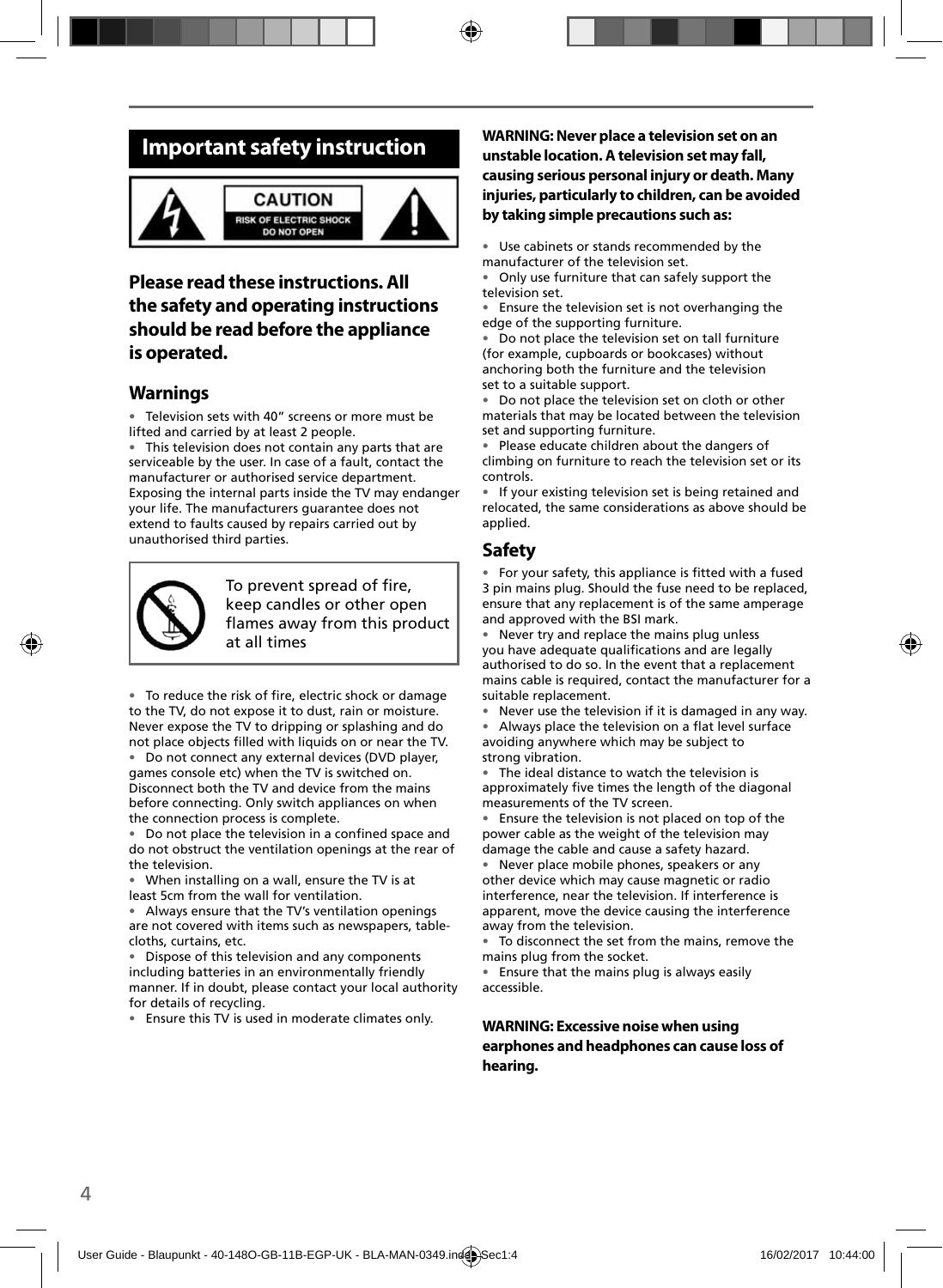### **Important safety instruction**



### **Maintenance**

• To clean your TV, wipe with a soft, dry cloth. If the surfaces are extremely dirty, use a soft cloth dipped in a soap and water solution or a weak detergent solution.

• Never use alcohol, paint thinner or benzene to clean this unit.

• Before using a chemically treated cloth, read the instructions that came with the cloth carefully.

#### **CAUTION: If water or other liquid enters the television through the display panel surface, a malfunction may occur.**



### **Packaging**

The safest way to transport your item is in the original box/packaging - please save your packaging for this.

• You will need the original box/packaging in the event of warranty/service repair or support. We are unable to carry out warranty/service if you are unable to package the item correctly.

#### **Important information regarding use of video games, computers, captions or other fixed image displays**

The extended use of fixed image program material can cause a permanent "shadow image" on the LCD/LED panel, also known as "screen burn".

This "shadow image" can appear in the background during normal viewing. This type of irreversible LCD/LED panel deterioration can be limited by observing the following steps:

1. Reduce the brightness/contrast setting to a minimum suitable viewing level.

2. Do not display the fixed image for extended periods of time.

3. Turn the power off when not in use.

Examples of images that are more likely to cause "screen burn" are as follows (this is not an exhaustive list):

• TV channel logos: e.g. shopping channel logos and pricing displays - especially if they are bright and stationary. Moving or low-contrast graphics are less likely to cause ageing of the screen.

- Time displays.
- Teletext: Do not view a stationary page for a long period of time
- TV/DVD menus: e.g. listings of DVD disc content.

Pause mode: Do not leave the TV in pause mode for long periods of time, e.g. when watching DVDs or videos.

**Important: Once 'shadow image/screen burn' occurs, it will never disappear and is not repairable under warranty.**

### **How do I dispose of this product?**

**UK:** Waste electrical products should not be disposed of with household waste. Please dispose of the product at a designated collection point for recycling of WEEE. For your nearest facilities, please see www.recycle-more.co.uk or in store for details.



**ROI:** Waste electrical products should not be disposed of with household waste. Separate disposal facilities exist. Check with your local authority or retailer for recycling advice.



### **Batteries**

• Do not expose batteries to high temperatures, excessive heat, prolonged sunshine or fire as this may cause leakage, explosion or ignition.

Observe the correct polarity when inserting batteries. • Do not use different types of batteries together or mix old and new batteries.

• Dispose of batteries in an environmentally friendly way.

• Certain regions may regulate the disposal of batteries. Please consult your local authority.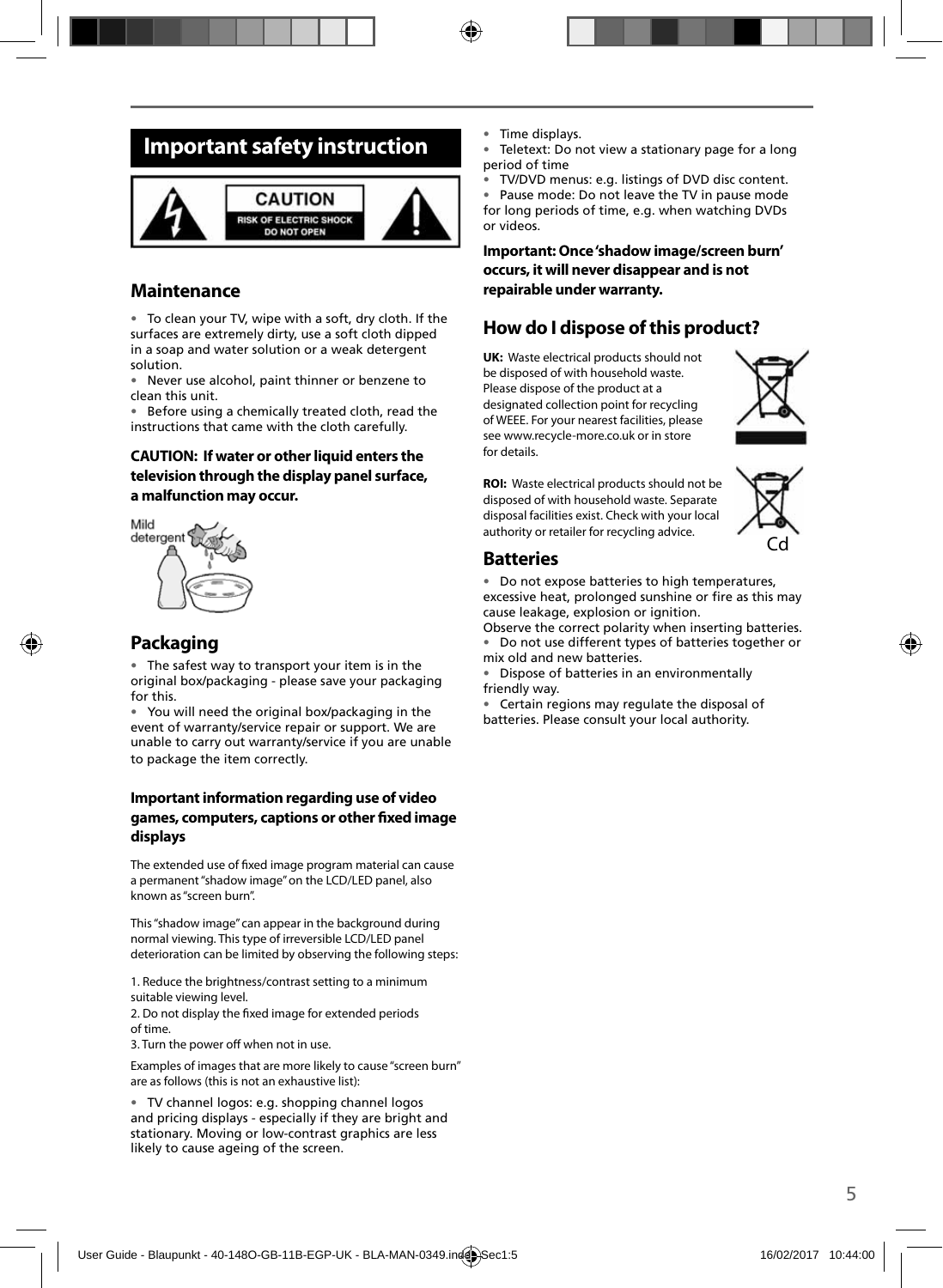### **Trademarks**

### Homr

The terms HDMI and HDMI High-Definition Multimedia Interface, and the HDMI Logo are trademarks or registered trademarks of HDMI Licensing, LLC in the United States and other countries.

#### **HDTV**

The "HD TV" Logo is a trademark of DIGITALEUROPE.

#### **HDTV 1080p**

The "HD TV 1080p" Logo is a trademark of DIGITALEUROPE

#### **DVB**

The DVB logo is the registered trademark of the Digital Video Broadcasting (DVB) project



The "CI plus" Logo is a trademark of CI Plus LLP..



JBL is trademark of HARMAN International Industries, Incorporated, registered in the United States and/or other countries.



Manufactured under license from Dolby Laboratories. Dolby, Dolby Audio and the double-D symbol are trademarks of Dolby Laboratories.

#### **FREEVIEW HD**

The FREEVIEW HD words and logos are trade marks of DTV Services LTD. © DTV Services Ltd.

#### **SAORVIEW**

SAORVIEW is a registered trademark owned by RTÉ.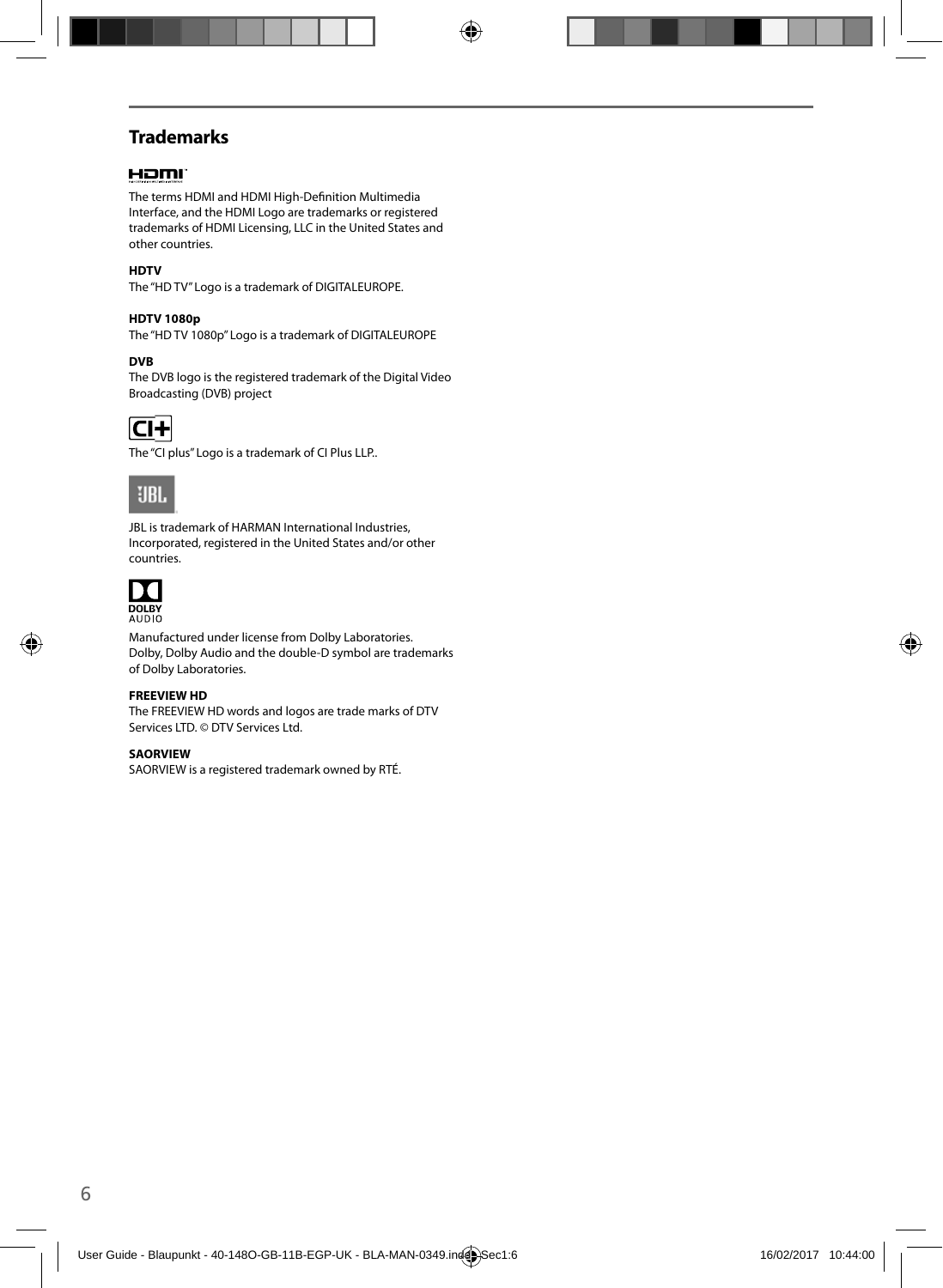# **CONTENTS**

| Using your TV with a Sky digital set top box29 |  |
|------------------------------------------------|--|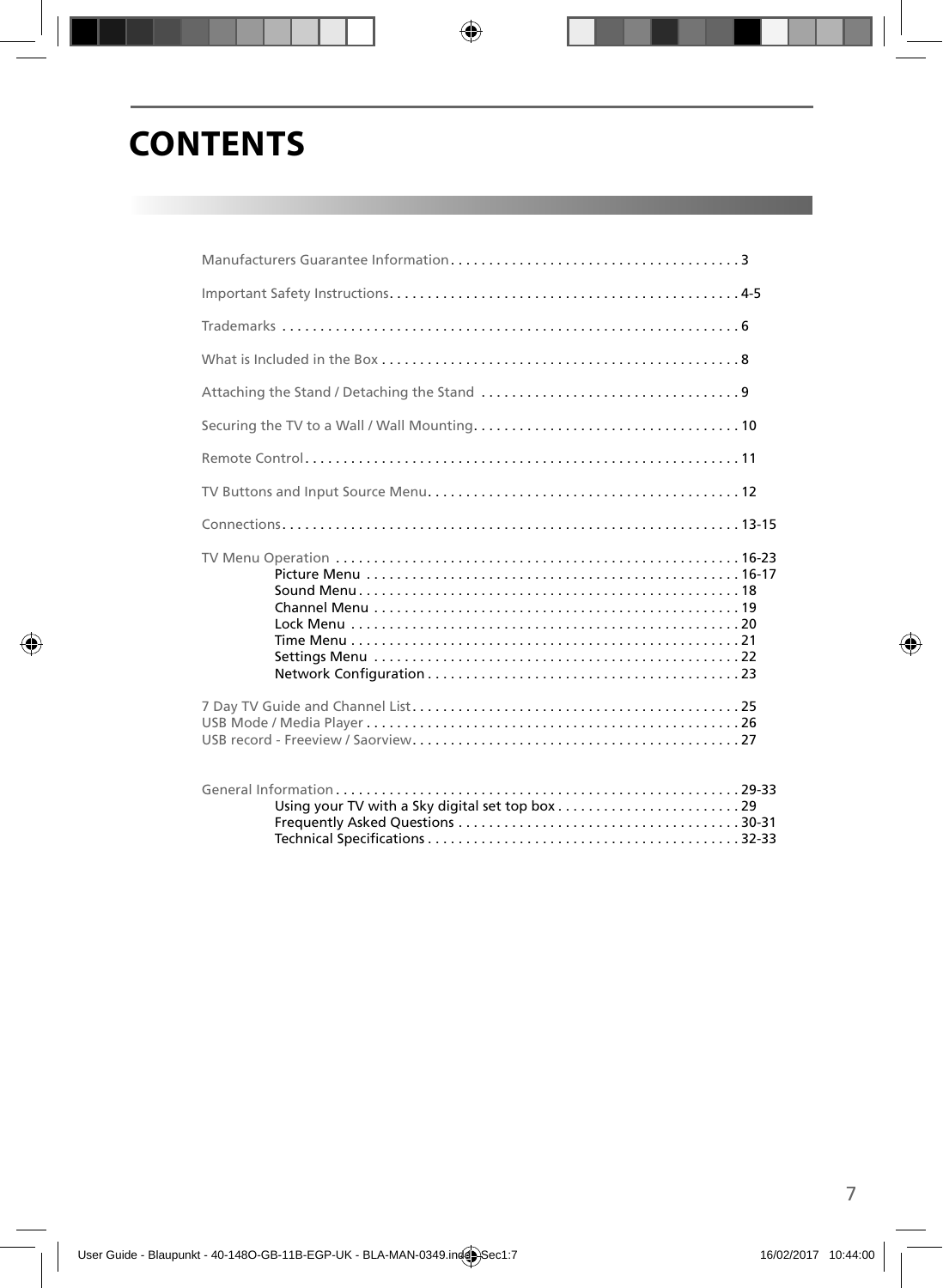# **WHAT IS INCLUDED IN THE BOX**

### Accessories

Included with this TV are the following accessories

#### 1 x User Guide



#### 1 x Quick Start Guide 2 x AAA Batteries

Quick Start Guide

#### 1 x TV



1 x RF Cable



#### 1 x Remote Control





1 x Stand installation pack



Please save your box/packaging as you will need this in the event of warranty/service repair or support. We are unable to carry out warranty/service if you are unable to package it correctly. The safest way to package your item in the event of warranty/service repair is in it's original box/packaging.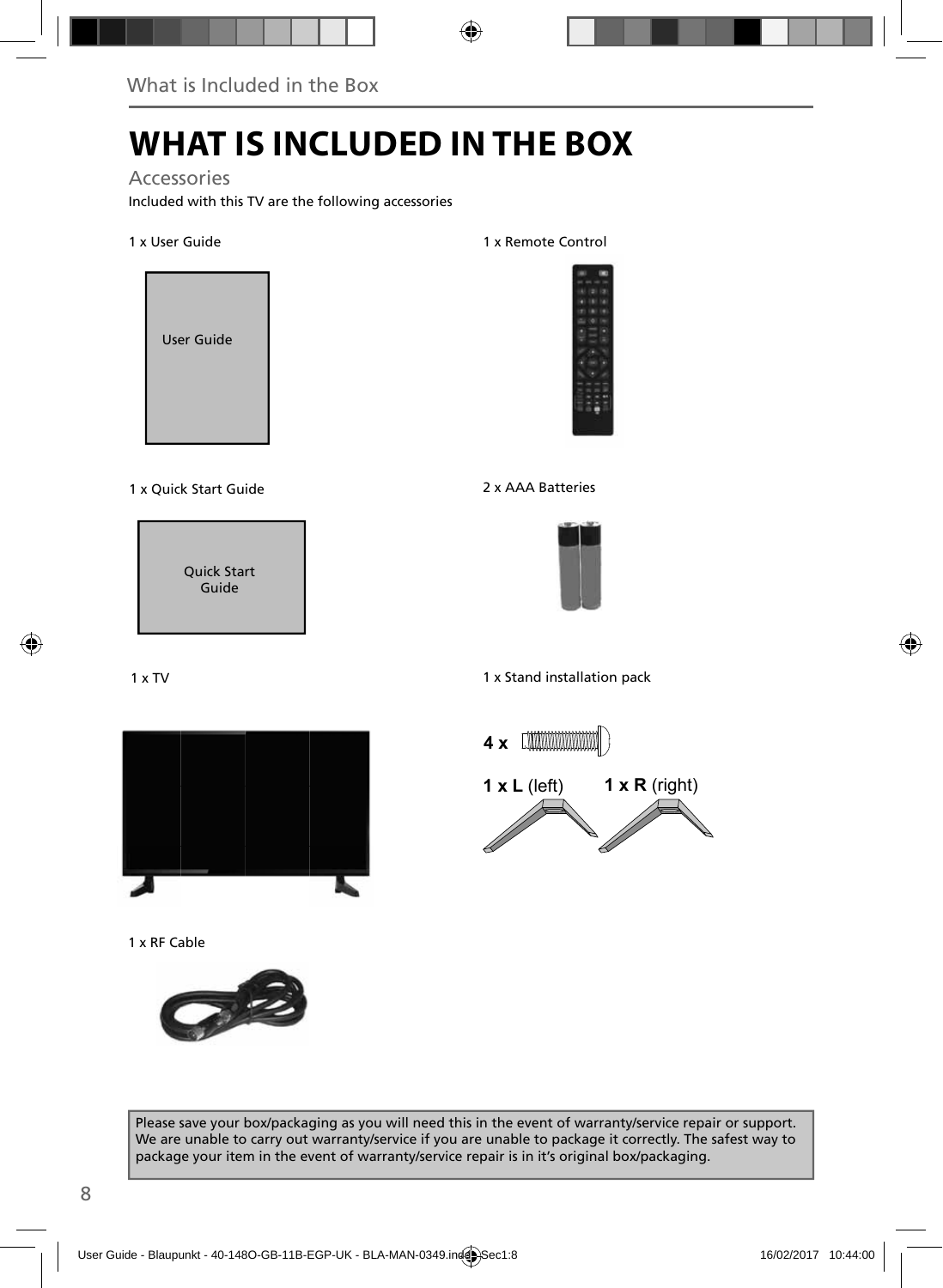# **ATTACHING THE STAND**

Attaching the stand feet

Screws that are included. To complete the stand feet installation you will require a cross head screw driver.

### **4 x** [*MMMMMMM*]



(fig.1) Place the TV set on a flat and clean surface with the panel facing downwards to avoid damage, then fix the stand feet shown.

**(fig.2)** When the stand feet are installed correctly the stand feet will be longest at the front of the TV and shortest at the back with the feet pointing away from each other.

(fig.3) When the stand feet are in the correct position, secure the stand feet to the underside of the TV set using the 4 screws provided.

### Detaching the stand

Remove the screws highlighted then remove the stand feet from the underside of the TV set.

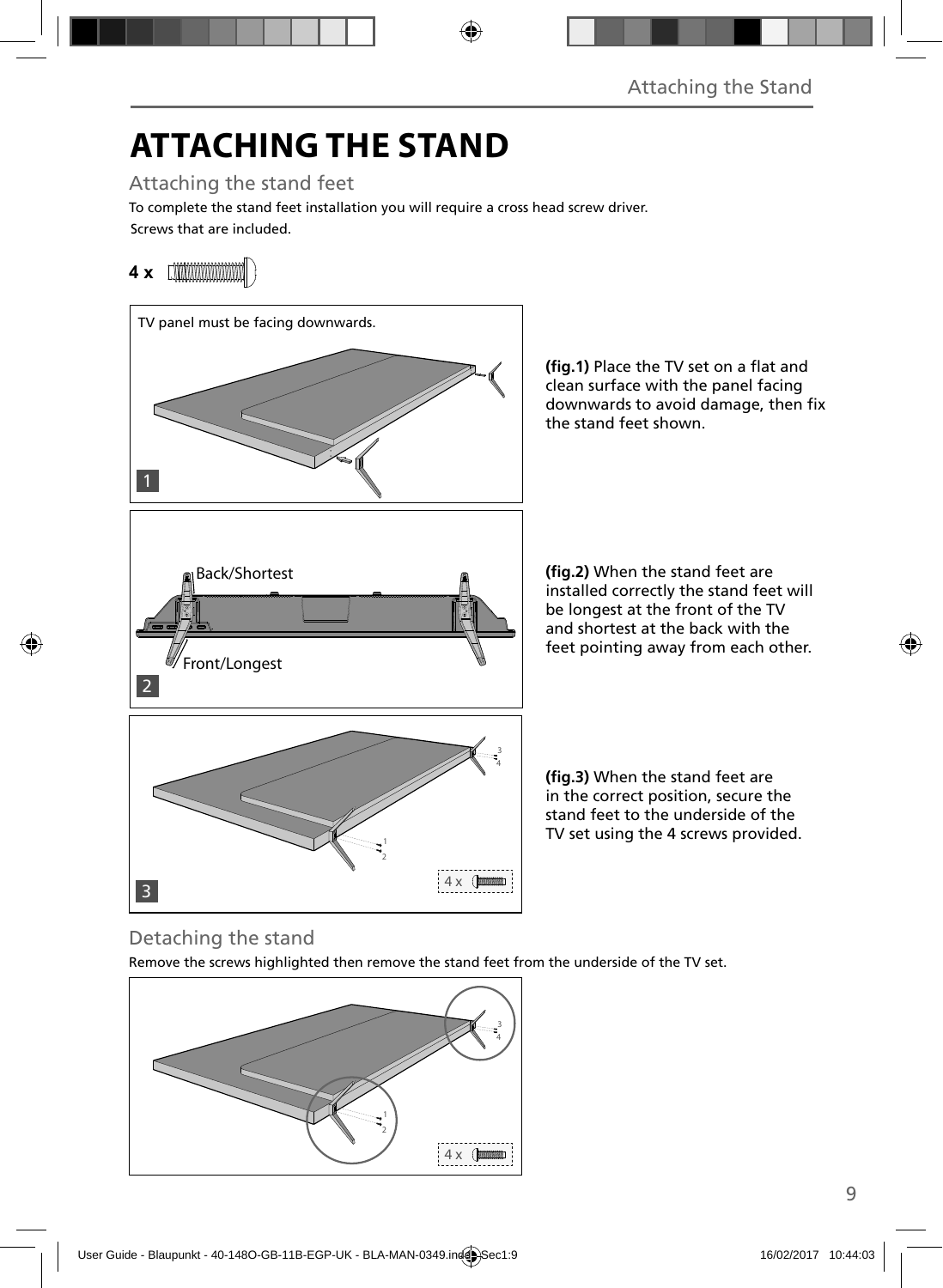# **SECURING THE TV TO A WALL**

### Securing the TV to a wall with anti-tip straps

For maximum security in the home, when using a TV with its stand, anti-tip straps should be fitted. These are available from supermarket websites and other websites and are an easy, inexpensive and effective way of ensuring your TV stays safely upright. Straps are designed to be attached to the rear of the TV and then tethered to the wall or the furniture the TV is stood on, these are fitted as follows.

**A)** Using one or both of the top wall-mounting holes and screws fasten one end of the fastening cord/s to the TV. (the screws are already supplied in the wall mounting holes)



**B)** Secure the other end of the fastening cord/s to your wall. (you will need screws/fixings suitable for your wall type - available separately from most DIY stores).



Note - Please ensure that children do not climb on the TV set.

The Royal Society for the Prevention of Accidents is urging people to take care with flat-screen televisions. RoSPA stated in 2010 that "Toddlers are particularly at risk of pulling flat-screen televisions on to themselves. They are unsteady on their feet and are attracted by colourful television images." The risk is increased as televisions become lighter.

### Wall mounting

IMPORTANT - Before drilling any holes in the wall ensure you are not drilling where there could be any electrical wires, water or gas pipes.



1) Remove the four screws located at the back of the TV set.

2) The wall mount can now be easily attached to the mounting holes, located on the back of the TV, using the same four screws removed.

For VESA wall mounting information please refer to the Technical Specification page.

For optimum viewing, if wall mounting the TV higher than eye level, the TV should be tilted downwards so that the TV's screen is 'face on'. See fig 1 and 2.



Important – If wall mounting this TV, only use the screws already provided in the wall mounting holes. Using other screws which are longer could cause irreparable damage to internal parts. When using a wall bracket, please ensure the screws in the back of the TV set are not over tightened.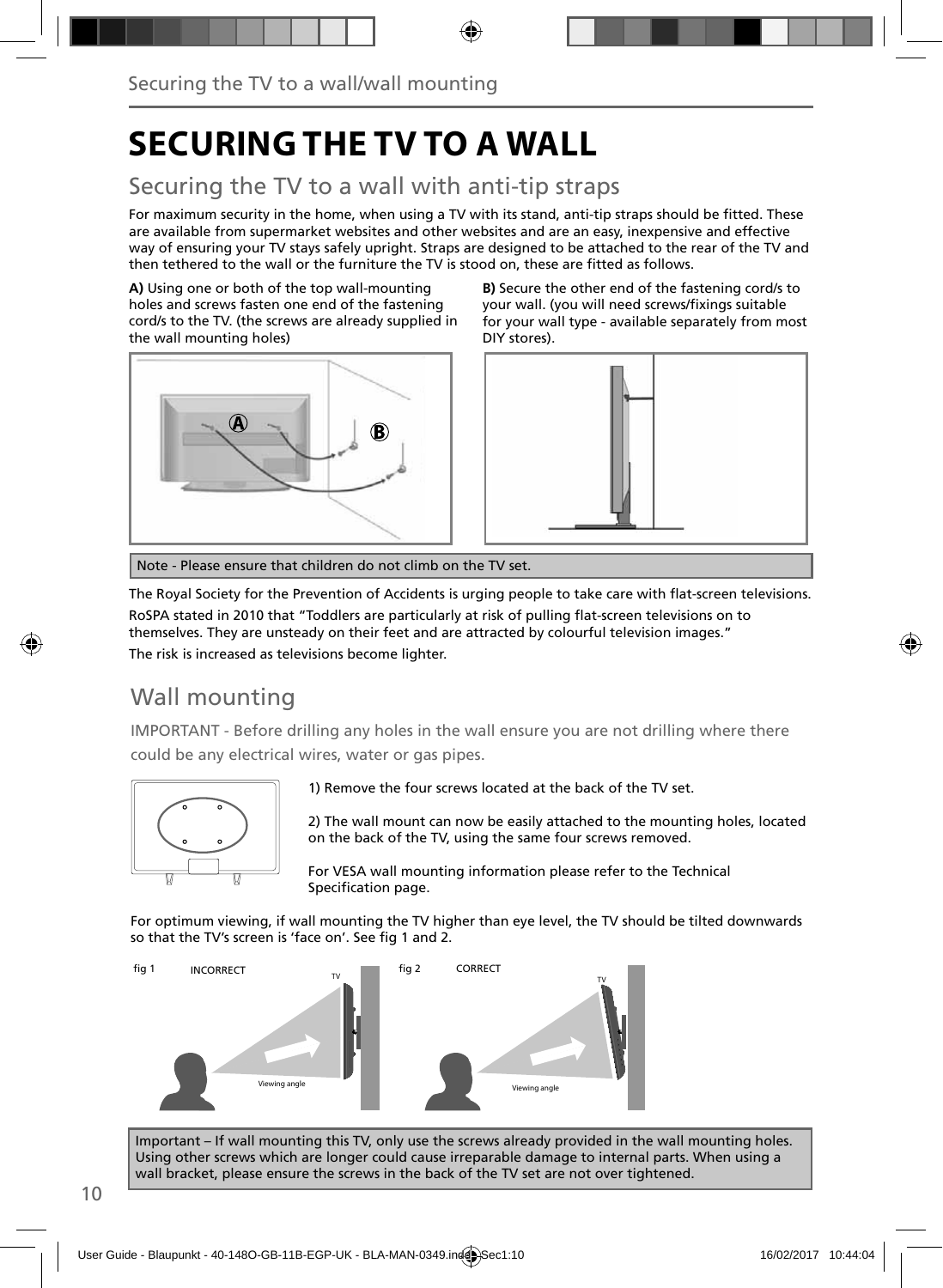# **REMOTE CONTROL**

|                | STANDBY - Switch on TV when in standby or vice versa<br>MUTE - Mute the sound or vice versa<br>DTV - Switch to Freeview source                                                                                                                                                                                                                                                                                                                                                                                                                                                                                                                                                                                 |  |
|----------------|----------------------------------------------------------------------------------------------------------------------------------------------------------------------------------------------------------------------------------------------------------------------------------------------------------------------------------------------------------------------------------------------------------------------------------------------------------------------------------------------------------------------------------------------------------------------------------------------------------------------------------------------------------------------------------------------------------------|--|
|                | RADIO - Switch to radio whilst in Freeview source<br>USB - Switch to USB source<br><b>O</b> DVD - Switch to DVD source                                                                                                                                                                                                                                                                                                                                                                                                                                                                                                                                                                                         |  |
| $\overline{2}$ | NUMBER BUTTONS - 0 - 9 to select a TV channel directly.<br>TV GUIDE - Opens the 7 Day TV Guide (Freeview mode)<br>$\bigcirc$ - To return to the previous channel viewed                                                                                                                                                                                                                                                                                                                                                                                                                                                                                                                                        |  |
| 3)             | VOL (+/-) - To increase / decrease the sound level<br>P.MODE - Scrolls through picture mode options<br>S.MODE - Scrolls through sound mode options<br>FAV - To display favourites menu<br>$CH (+/-)$ - To increase or decrease the channel being watched<br>MENU - To display OSD menu<br>EXIT - To exit all menus<br>(A/V/4/D/OK) - Allows you to navigate the on-screen menus<br>and adjust the system settings to your preference<br>SOURCE - To display the input/source menu<br>INFO - Press once for now/next channel information<br>Press twice for programme information about current<br>programme                                                                                                    |  |
| $\ket{4}$      | ASPECT - To switch the screen between the different picture<br>formats<br>SLEEP - Press repeatedly to cycle through the sleep options<br>AUDIO - To change the audio language (if available)<br>SUBTITLE - To switch the dialogue at the bottom of the screen<br>(on/off)<br>TEXT - To enter/exit Text<br>TEXT HOLD - Teletext mode - Hold current page which is<br>displayed (Analogue TV)<br>DISPLAY - To switch off the screen when listening to radio<br>TEXT/DVD ZOOM - Zoom function for Teletext and DVD<br>DVD MENU/RECORD - Access the DVD root menu and USB<br>record function<br>$\mathbb{R}$ - To restart the current chapter<br>$\widetilde{\mathbf{w}}$ - To advance forward to the next chapter |  |
| ▭◉             | $\odot$ - To stop the playback/Eject Disc<br>(To EJECT the disc press/hold the ■▲ button for 4 seconds)<br>$\left(\bullet\right)$ - To play in fast rewind mode<br>- To play in fast forward mode<br>- To play/pause<br>DVD SETUP/REC LIST - Opens up DVD Menu or Opens the list<br>of what has been previously recorded<br>□ ⊙ > GOTO - To go to a specific chapter<br>A-B - Press once to set point, press a second time to return<br>to point<br>ANGLE - Select different angle of DVD<br>□ ⊙ D REPEAT - To repeat playback                                                                                                                                                                                 |  |
|                | For Models with Integrated DVD players                                                                                                                                                                                                                                                                                                                                                                                                                                                                                                                                                                                                                                                                         |  |
|                | For Models with PVR Function                                                                                                                                                                                                                                                                                                                                                                                                                                                                                                                                                                                                                                                                                   |  |

For Models with USB Playback

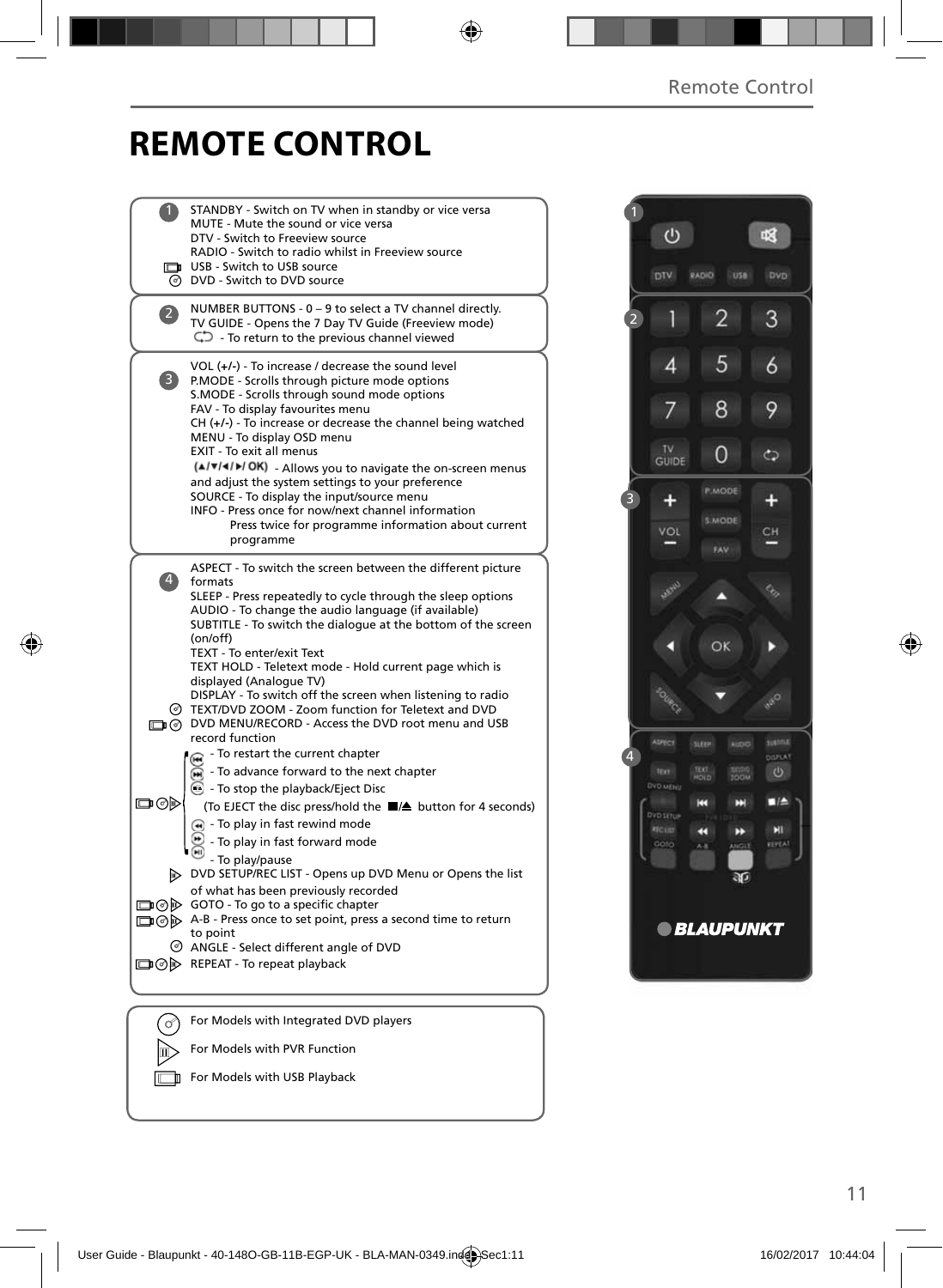# **TV BUTTONS AND INPUT SOURCE MENU**

| SOURCE<br><b>STANDBY</b><br>CH-<br>MENU<br>CH+<br>VOL-<br>VOL+<br>$\overline{A}$<br>R) |
|----------------------------------------------------------------------------------------|
| Standby Power On/Off                                                                   |
| Displays the input source menu                                                         |
| Displays Menu/OSD                                                                      |
| Programme/Channel down and menu down                                                   |
| Programme/Channel up and menu up                                                       |
| Volume down and menu left<br>6                                                         |
| Volume up and menu right                                                               |

### Choosing Mode Input/Source

To switch between the different input/ connections.

For further information on input/connections please view 'Connections' pages.

A) Using the buttons on the remote control:

1) Press [SOURCE] - The source menu will appear. 2) Press  $[V]$  or  $[\Lambda]$  to select the input you require. 3) Press [OK].

B) Using the buttons on the Television:

1) Press [SOURCE].

2) Scroll up / down using CH+/ CH- buttons to the input/source you require. 3) Press Vol+ to change input/source to the

one selected.



Example of Source menu depending on the TV model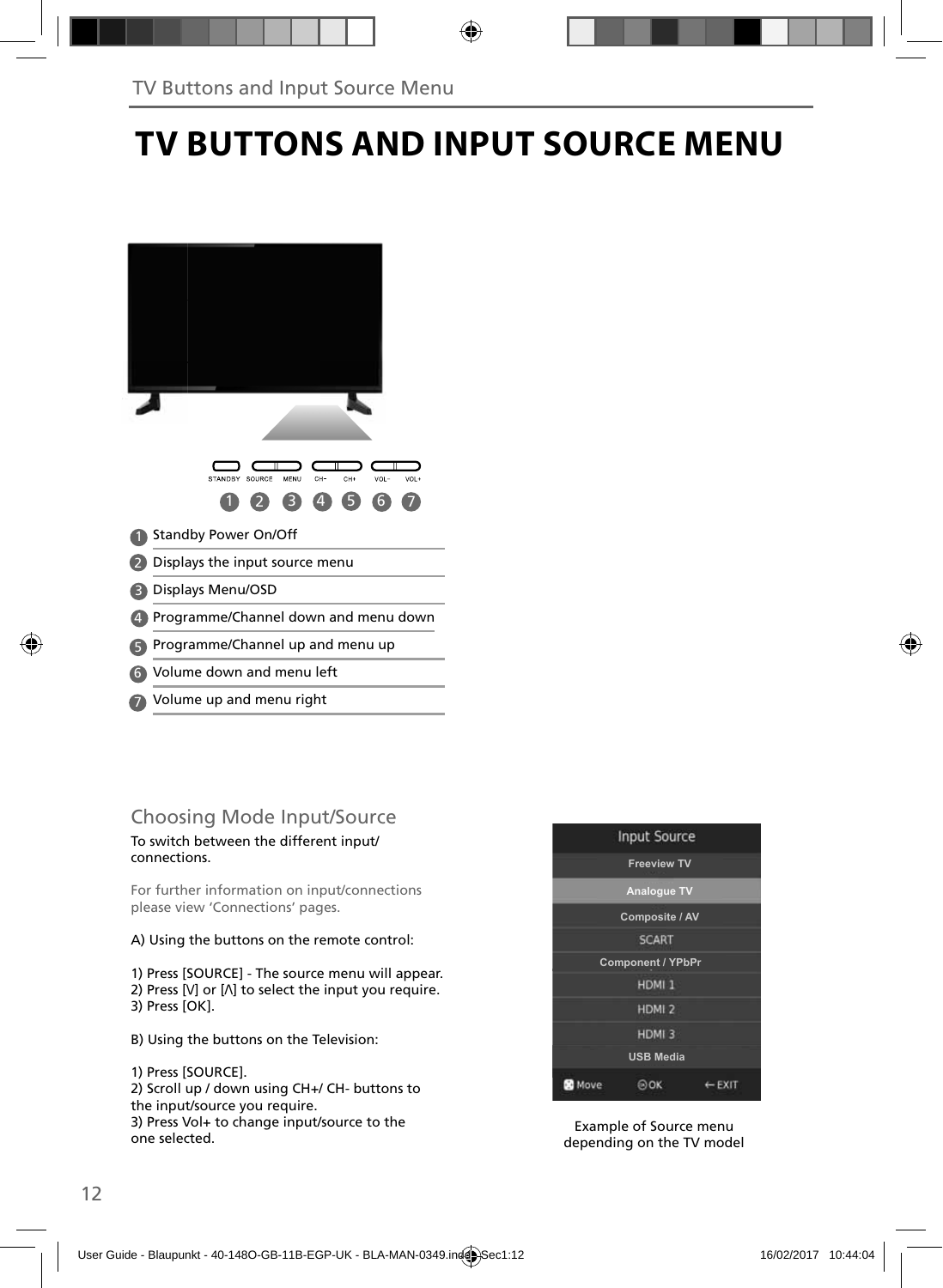# **CONNECTIONS**



| O<br>$\Omega$<br><b>EARPHONE</b> | LAN | Digital Audio<br>Output | mmm<br><b>SCART</b> | HDM 1 | HDM 2 | ര<br>RF IN |  |
|----------------------------------|-----|-------------------------|---------------------|-------|-------|------------|--|
| ⋍                                | B   |                         |                     |       |       |            |  |

| HDM 3 | USB | <b>CI CARD IN</b> | O<br>VIDEO | ◚<br>w<br>$\mathbb{R}$ | ⌒<br>Õ<br>ъ | ◚<br>v<br>v | O<br>Pb | O<br>Pr |  |
|-------|-----|-------------------|------------|------------------------|-------------|-------------|---------|---------|--|
| н     |     |                   |            |                        |             |             |         |         |  |

|   | Earphones         | Earphone Input       |
|---|-------------------|----------------------|
| B | LAN*              | Network Connection   |
|   | Digital Audio     | Digital Audio output |
|   | <b>SCART</b>      | <b>SCART</b> input   |
| Е | HDMI 1 (ARC)      | <b>HDMI</b> input    |
|   | HDMI <sub>2</sub> | <b>HDMI</b> input    |
|   | <b>RFIN</b>       | RF / TV Aerial Input |

| HDMI3      | <b>HDMI</b> input                                            |
|------------|--------------------------------------------------------------|
| 2 x USB    | USB port                                                     |
| CI CARD IN | Common Interface module                                      |
| Video      | Video Input                                                  |
| R/L        | R/L Audio shared for Video/Composite<br>and component/ YPbPr |
| YPhPr      | HD input (Ypbpr)                                             |

\*The LAN/Ethernet port is used for Freeview HD services only.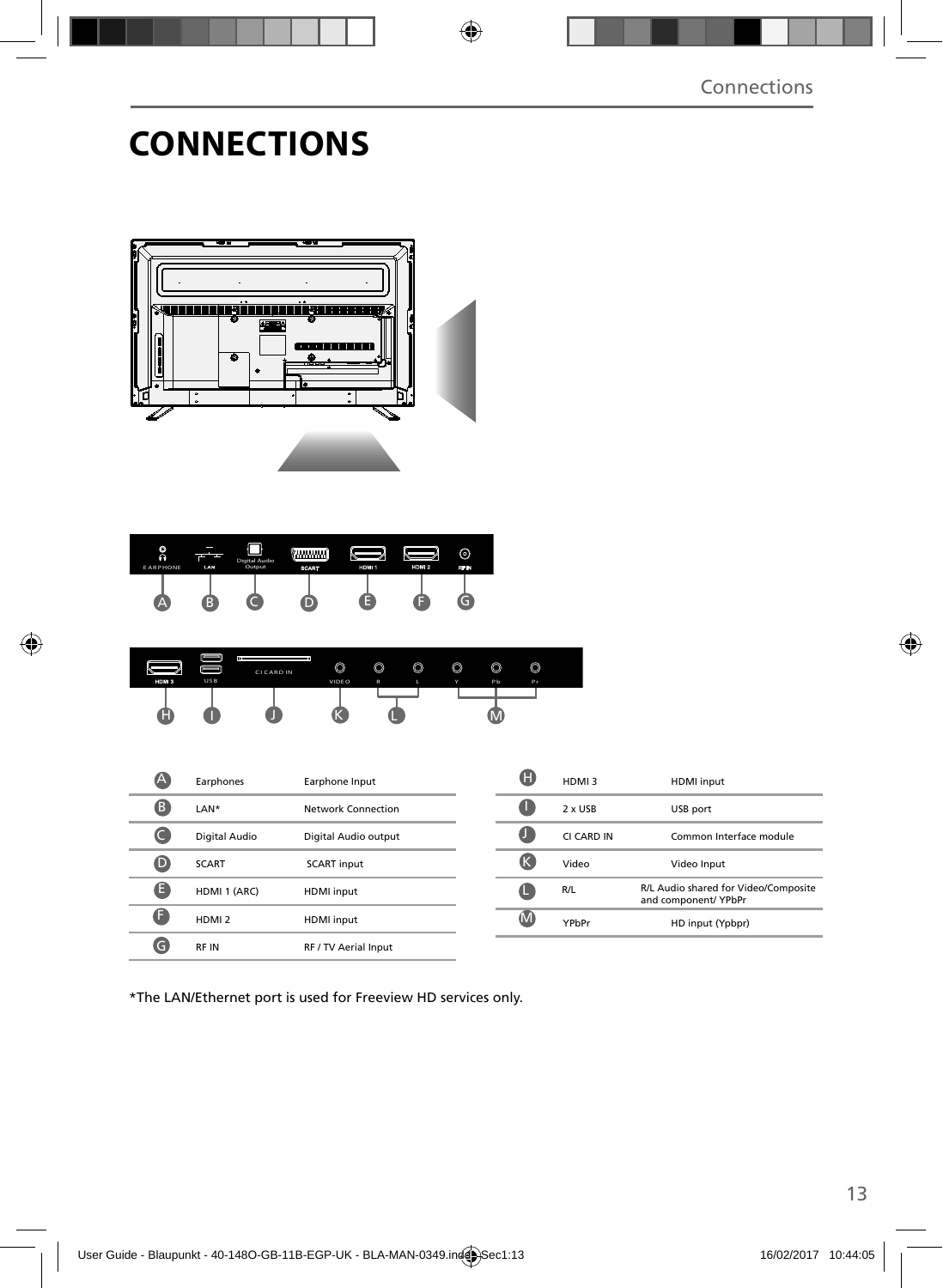# **CONNECTIONS**

Note: Connecting cables are shown for example only and may not be included. Please check 'What Is Included In The Box' page.

### Connecting to a device with Composite AV/Video output

TV Source should be set to Composite/AV



### Connecting to a device with SCART output

TV source should be set to SCART



### Connecting to a device with HDMI output

A HDMI cable can output both video and audio and enables you to enjoy digital-quality video and audio with minimal loss of quality.

TV Source should be set to the corresponding HDMI port (HDMI 1, HDMI 2 etc)

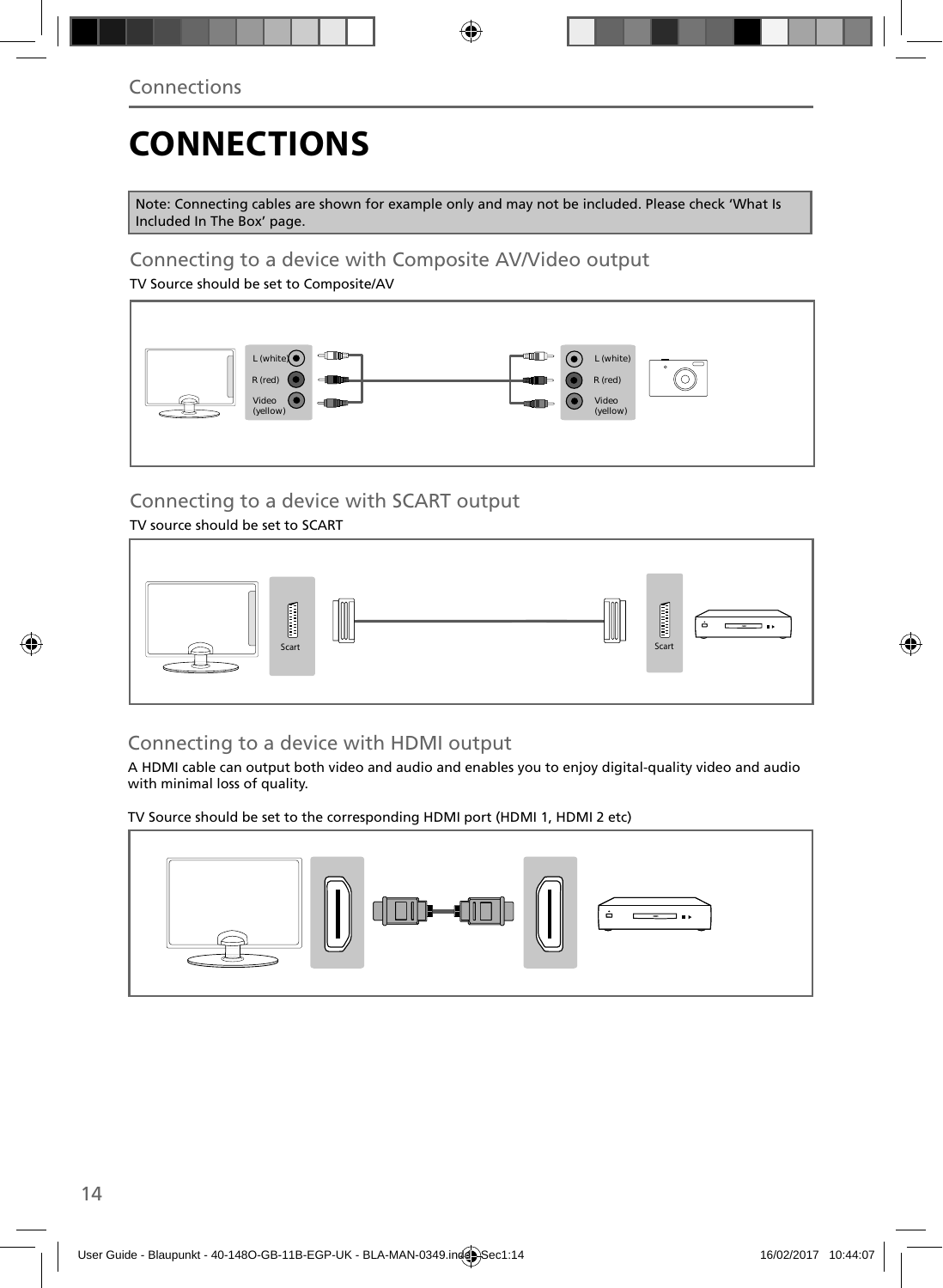# **CONNECTIONS**

### Connecting to a device with Component/YPbPr output

If you are supplied with a cable from the device which has RED, GREEN, BLUE, RED & WHITE connectors you must connect via Component (for picture) and by phono cable (for sound).

TV Source should be set to Component/YPbPr



### Connecting to an external audio device (Amplifiers, Surround Sound, Sound Bars etc)

When connecting via the TV's 3.5mm Earphone output, this will disable the TV speakers.

There are two options when connecting a device via the 3.5mm Earphone Output and the Digital Optical Audio Output



### Connecting an Ethernet/Network cable

The Ethernet port is used only for Freeview HD services only.

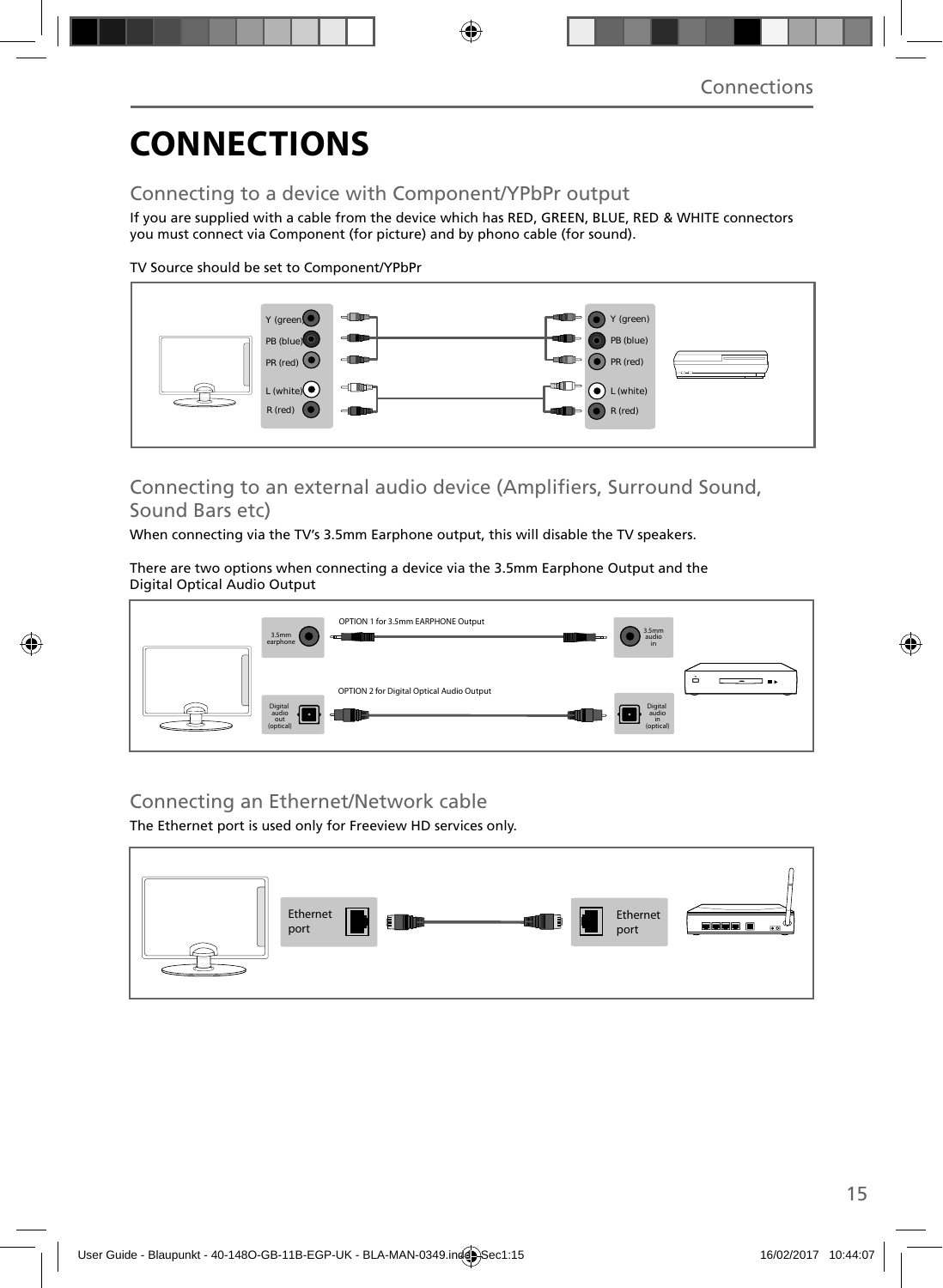### **PICTURE MENU**

|                         | <b>PICTURE</b>                        | <b>SHEET</b> |
|-------------------------|---------------------------------------|--------------|
| rsmal                   | <b>Picture Mode</b><br>Economy        | Dynami       |
|                         | <b>Contrast</b><br>۰                  |              |
|                         | <b>Brightness</b><br>m                |              |
|                         | Colour<br>۰                           |              |
|                         | Sharpness<br>$\overline{\phantom{a}}$ |              |
| Mour<br><b>CK</b> Tered | $\bigodot$ Adjust<br>don't ket        |              |



To access this menu, press [MENU] button on the remote control. To select a sub menu press [OK]

If you wish to make changes to any of the default settings, use the scroll  $\Delta \nabla \blacktriangleright$   $\blacktriangleleft$  buttons. To confirm any settings press [OK] button. To exit this menu at anytime, press [EXIT] button.

| Recommended settings for fast moving pictures              |
|------------------------------------------------------------|
| <b>Standard settings</b>                                   |
| Set to be lighter in colour and less bright                |
| Lets you manually alter all the settings                   |
| Power saving mode which reduces the energy used by up to   |
| 25% (by reducing the power to the LED/LCD panel).          |
| In Economy mode, the TV will switch itself to Standby mode |
| after 3-5 hours in the event that the TV buttons or remote |
| control buttons are not pressed (change the picture mode   |
| to another setting to de-activate this function)           |
|                                                            |

**Picture Mode** - Choose from the following presets:

You can make the following adjustments in **Personal** mode:

Contrast - Switch the balance between black and white.

Brightness - Increase or decrease the brightness of the picture.

Colour - Increases the colour from black and white.

Tint - Lets you increase or decrease the level of tint within the picture

(only available for NTSC source signal).

Sharpness - Increase or decrease the sharpness of the picture.

**Colour Temperature** Choose from the following presets:

| Normal | Default settings                  |
|--------|-----------------------------------|
| Warm   | Increases red within the picture  |
| Cold   | Increases blue within the picture |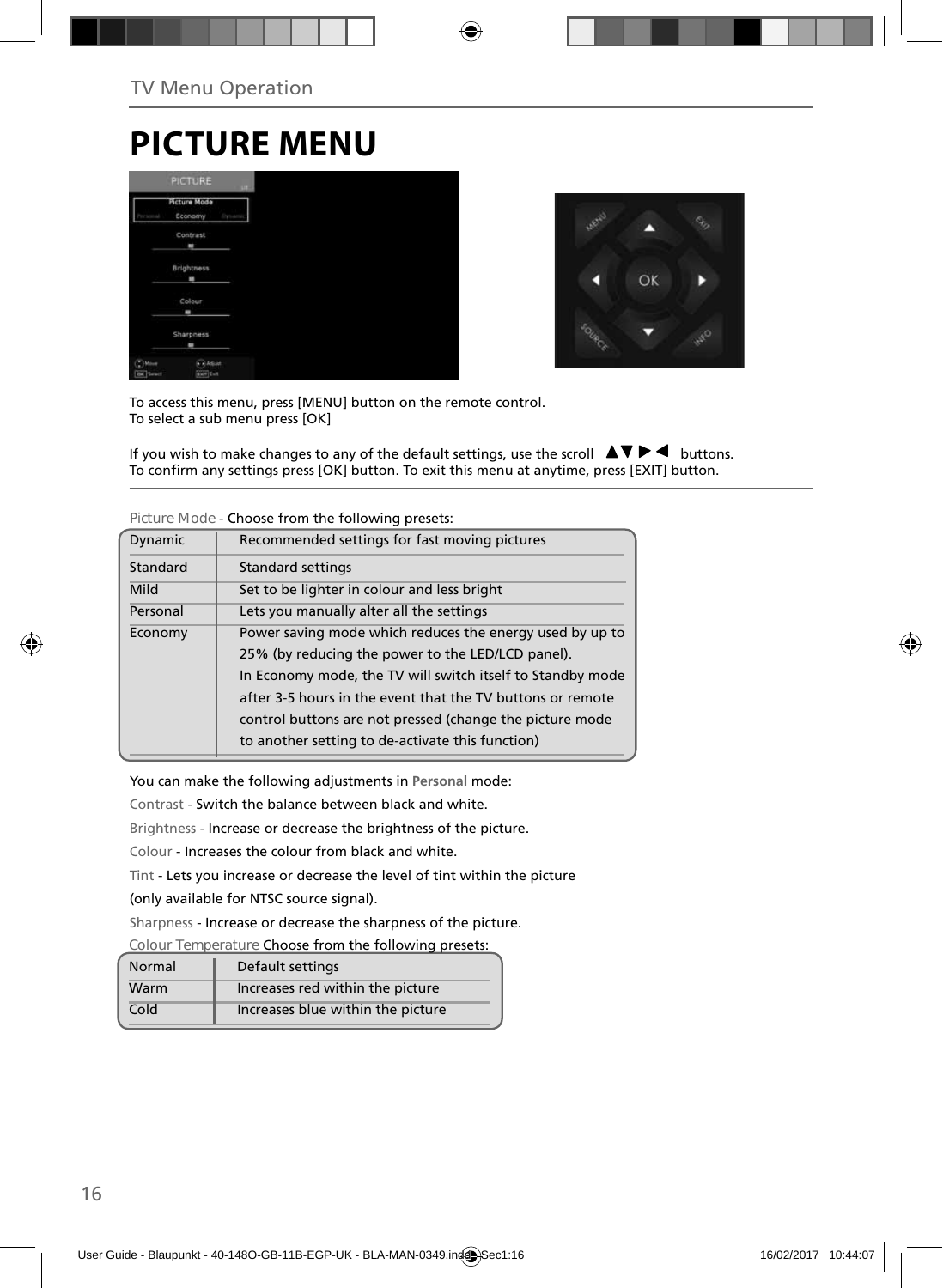# **PICTURE MENU**

|                           | <b>PICTURE</b><br>us:                    |  |  |
|---------------------------|------------------------------------------|--|--|
| <b>Patrick</b>            | <b>Picture Mode</b><br>Economy<br>Dysami |  |  |
|                           | Contrast<br>٠                            |  |  |
|                           | Brightness<br>m                          |  |  |
|                           | Colour<br>۰                              |  |  |
|                           | Sharpness<br>٠                           |  |  |
| Moura<br><b>CK</b> Teract | a Adjust<br>start Latt                   |  |  |



### Aspect Ratio - Within the UK the picture format varies depending on the channel/broadcast. There are a

#### number of different options to best meet your needs

#### Auto

Automatically displays the best picture format so the picture is in the correct position. Black lines may appear at the top/bottom and/or sides.

#### **Original**

Will display the picture from the broadcaster without any change, only available in HDMI input source.

#### Full Screen



Displays a picture in the full screen mode with out overscan. 16:9 signal will be displayed in original proportion. Other picture format will be stretched to fill the screen.

4:3



Displays the 4:3 picture in its original size. Side bars are shown to fill the 16:9 screen

**Noise Reduction** - Choose from the following presets:

| Off    | Turns noise reduction off  |  |
|--------|----------------------------|--|
| Low    | Minor system adjustment    |  |
| Middle | Medium system adjustments  |  |
| High   | Maximum system adjustments |  |
|        |                            |  |

Active Contrast - Automatically optimises the 'backlight' and 'contrast' of the picture according to the brightness of the screen. Choose one of the following presets: low, middle, high and Off.

16:9



Fills the screen with a regular 16:9 signal and 4:3 picture format will be stretched to fill the screen

Zoom1 and Zoom2



The picture is the correct proportion but zoomed in to fill the screen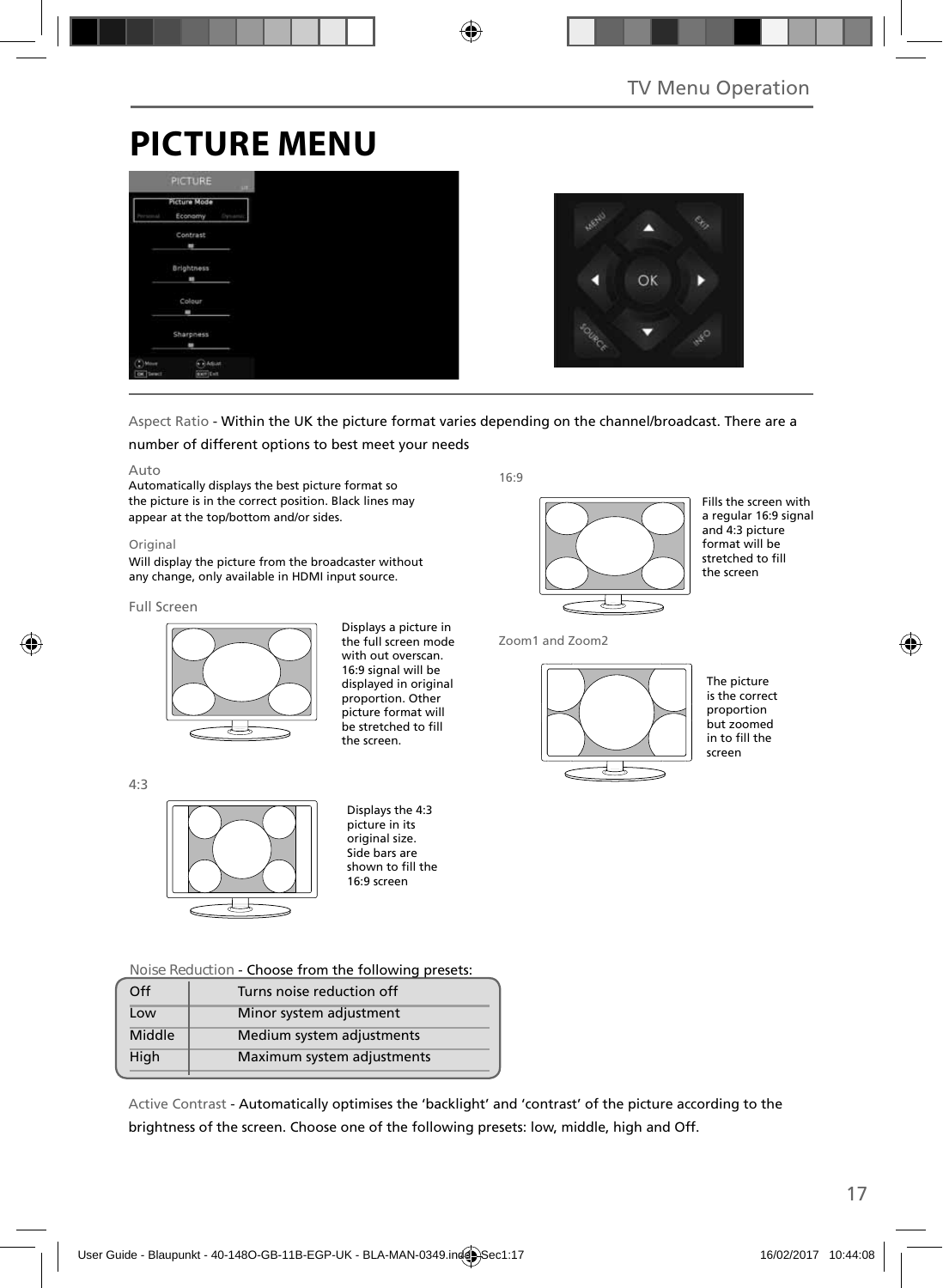# **SOUND MENU**

|                               | <b>SOUND:</b>                     |      |
|-------------------------------|-----------------------------------|------|
| o a                           | Sound Mode<br>Standard            | Now. |
|                               | Treble<br>ı                       |      |
|                               | Bass<br>ı                         |      |
|                               | Balance<br>п                      |      |
|                               | Auto Volume Level<br>$\equiv$     |      |
| $(2)$ Houn<br><b>DK</b> Tered | <b>CRASHE</b><br><b>Earl</b> Katt |      |



To access this menu, press [MENU] button on the remote control and scroll right. To select a sub menu press [OK]

If you wish to make changes to any of the default settings, use the scroll  $\blacktriangle \blacktriangledown \blacktriangleright \blacktriangleleft$  buttons. To confirm any settings press [OK] button. To exit this menu at anytime, press [EXIT] button.

**Sound Mode** - Choose from the following presets

| Standard      | Default settings                        |
|---------------|-----------------------------------------|
| <b>Music</b>  | Emphasises music over voices            |
| Movie         | Provides live and full sound for movies |
| <b>Sports</b> | Emphasises sound for sports             |
| Personal      | Selects your personal sound settings    |
|               |                                         |

Treble - To adjust the amount of high frequency within the sound.

Bass - To adjust the amount of low frequency within the sound.

Balance - To switch the sound between the left and right speakers.

Auto Volume Level (AVL) - When 'on' is selected, the volume will attempt to stay at a constant level

regardless of TV programme and advertisements.

Surround Sound - Allows you to turn the function On or Off.

Digital Output - This is the digital audio output. Choose from the following options:

| Off        | To turn off Digital Output                                                         |
|------------|------------------------------------------------------------------------------------|
| Auto       | Selects the best settings automatically                                            |
| <b>PCM</b> | Select this option if you are connecting to a Stereo Hi-fi via digital audio cable |
|            | (Pulse-code modulation (PCM) is a digital representation of an analogue signal)    |

Audio Description - This allows the user to increase and decrease the AD (Audio Description) volume level.

(Audio Description is a service available on certain programmes. It provides a description of what is happening during the selected programme for a person who is visually impaired).

AD Volume - This allows the user to increase and decrease the AD (Audio Description) volume level.

Audio Delay - Enables the user to adjust setting to sync picture and audio.

SPDIF Delay - Enables the user to adjust sound setting to sync picture and audio for external speakers connected via digital audio output.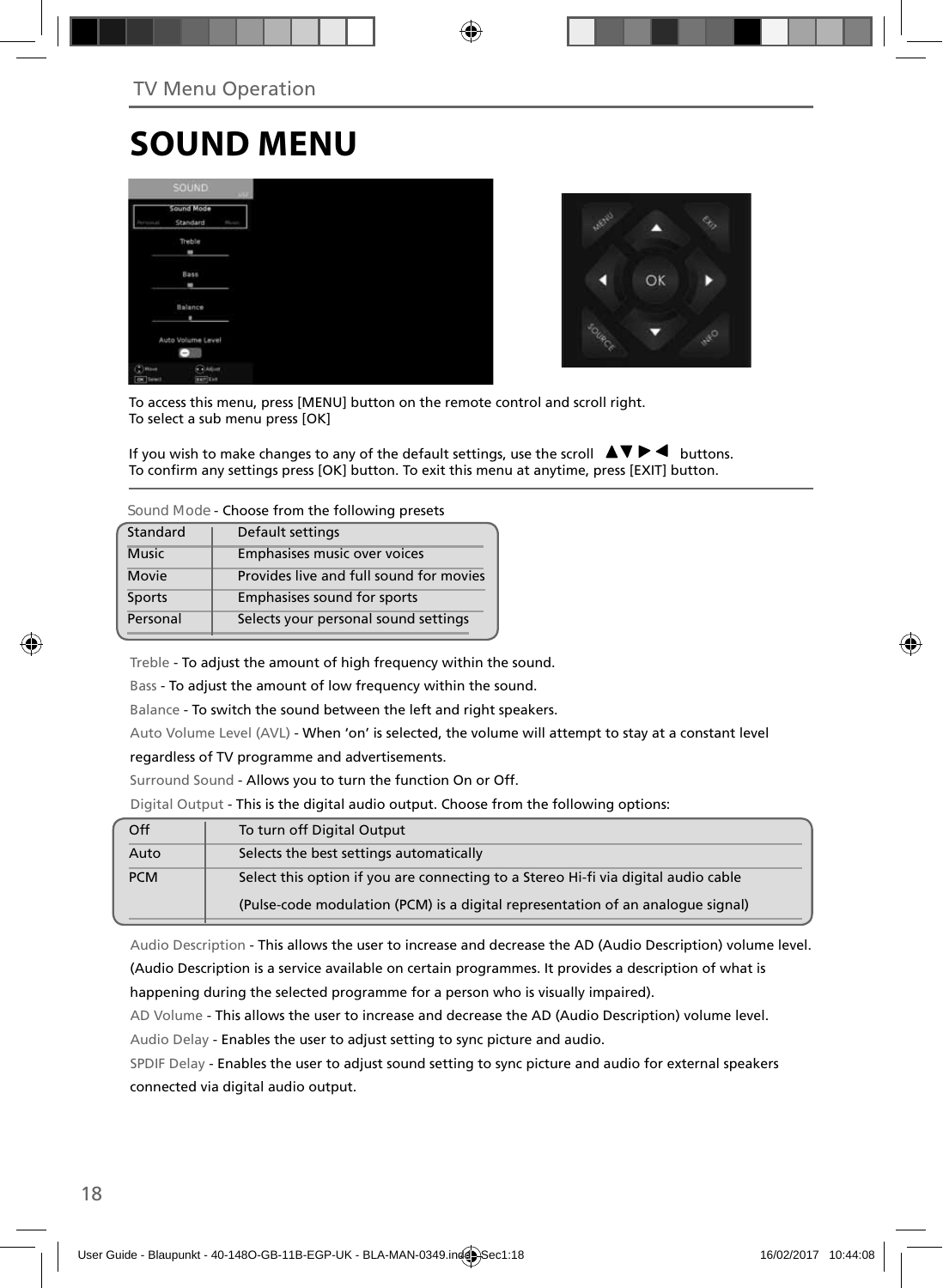# **CHANNEL MENU**





To access this menu, press [MENU] button on the remote control and scroll right. To select a sub menu press [OK]

If you wish to make changes to any of the default settings, use the scroll  $\blacktriangle \blacktriangledown \blacktriangleright \blacktriangleleft$  buttons. To confirm any settings press [OK] button. To exit this menu at anytime, press [EXIT] button.

Auto Tuning - Allows you to retune the television for all digital channels, digital radio stations and analogue devices.

Analogue Manual Tuning - Allows you to manually tune your analogue signal.

Freeview Manual Tuning - Allows you to manually tune your digital signal.

Channel Edit - Allows you to delete, move, skip and favourite channels.

| <b>Channel Edit</b> |             |                |
|---------------------|-------------|----------------|
| 1 BBC ONE           |             | <b>LIBRARY</b> |
| 2 BBC TWO           |             | cone.          |
| 3 ITV               |             | 1,0741         |
| 4 Channel 4         |             | <b>LOCAL</b>   |
| 5 Channel 5         |             | 5000           |
| 6 ITV2              |             | 10041          |
| <b>7 BBC THREE</b>  |             | <b>LOTH</b>    |
| 9 BBC FOUR          |             | <b>DV</b>      |
| 10 ITV3             |             | <b>COVE</b>    |
| 11 PICK             |             | (OW)           |
| <b>Delete</b>       | <b>Move</b> | <b>Skip</b>    |
| Move<br><b>DOK</b>  | ♥ Fav       | Menu           |

Important: To receive Freeview channels, in particular Freeview HD channels, you will need a Digital TV aerial and be in a good Freeview coverage area. You can check coverage for your postcode at www.freeview.co.uk

Please note that any Freeview HD channels found during tuning will be placed in channel positions above 100. For example, 101 (BBC1 HD) 102 (BBC2 HD) etc.

Signal Information - Allows you to view signal frequency, signal quality and signal strength.

CI Information - Pay per view services require a "smartcard" to be inserted into the TV. If you subscribe to a pay per view service the provider will issue you with a 'CAM' and a "smartcard". The CAM can then be inserted into the COMMON INTERFACE PORT (CI Card In).

Schedule List - Lists your programme reminders.

Recorded List - Shows a list of recorded TV programmes via a connected USB memory stick or USB hard drive.

Software Update (OAD) - Switch on/off OAD updates.

Tip: If you do not press any buttons for 30 seconds, the menu will automatically exit. You can change the length of time before the menu exits automatically - see 'OSD Timer' in the Time Menu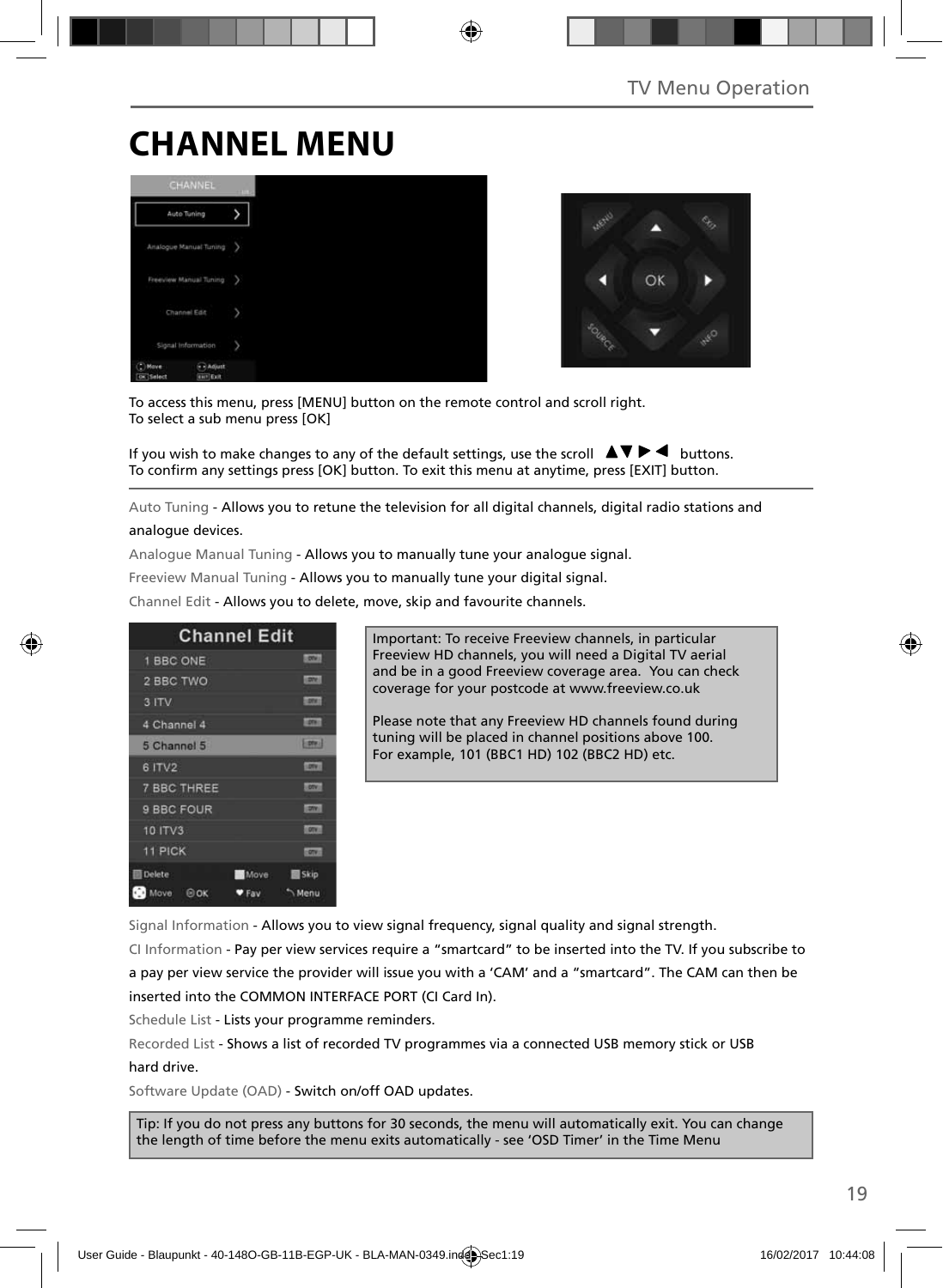# **LOCK MENU**





To access this menu, press [MENU] button on the remote control and scroll right. To select a sub menu press [OK]

If you wish to make changes to any of the default settings, use the scroll  $\blacktriangle \blacktriangledown \blacktriangleright \blacktriangleleft$  buttons. To confirm any settings press [OK] button. To exit this menu at anytime, press [EXIT] button.

System/Hotel Lock - Allows you to lock or unlock the menu. You will be asked to enter a 4 digit password

Use the **◄** button to quit the password input or use the **►** button to clear. Default password is 0000.

Change Password - Allows you to change the password.

Channel Lock - Allows you to lock certain channels manually.

Parental Guidance - Allows you to set the rating to block certain content based on age information.

TV Button Lock - Allows you to lock the buttons on the side of the TV set.

Default Source - Allows the user to set the default source. The default source is the source the TV starts on when first switched on.

Default Channel - Allows the user to set a channel as the default channel on the Digital source. The default channel is the channel the TV starts on when first switched on.

Max Volume - Allows you to adjust and set the maximum volume.

Source Lock - Allows you to lock the source menu.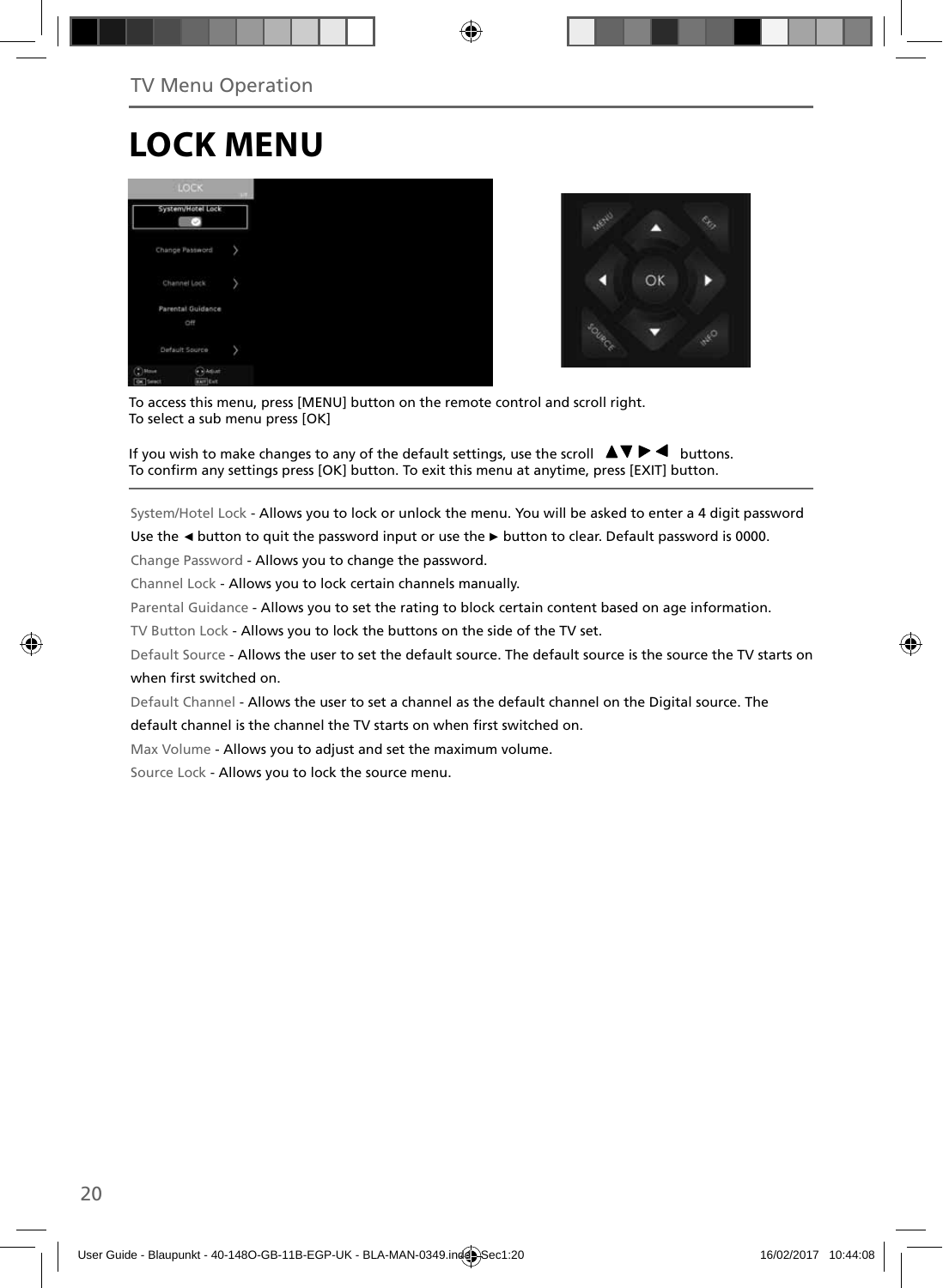# **TIME MENU**

|                              | TIME                          | $-101$     |
|------------------------------|-------------------------------|------------|
| GTE                          | Auto Sync<br>$_{0n}$          | <b>CEP</b> |
| Clock                        | 00:07                         |            |
|                              | Off Time                      | y          |
|                              | On Time                       | Þ          |
|                              | Sleep Timer<br>Off            |            |
| F<br>Nove<br><b>DK</b> Twent | $A$ Adiust<br><b>Earl</b> Cat |            |



To access this menu, press [MENU] button on the remote control and scroll right. To select a sub menu press [OK]

If you wish to make changes to any of the default settings, use the scroll  $\blacktriangle \blacktriangledown \blacktriangleright \blacktriangleleft$  buttons. To confirm any settings press [OK] button. To exit this menu at anytime, press [EXIT] button.

Auto Sync - Automatically syncs time and date.

Clock - Shows the date and time.

Off Time - Allows you to set a specific time for your TV to turn off.

On Time - Allows you to set a specific time for your TV to turn on, the channel it will then display, the

source it will be on and also the volume. This function can then be toggled to repeat every day or a certain day.

Sleep Timer - Lets you set the sleep timer so the television automatically switches off after a set amount of

time. Off -> 10min -> 20min -> 30min -> 60min -> 90min -> 120min -> 180min -> 240min.

OSD Timer - Lets you adjust the amount of time the On Screen Menu stays on the screen before disappearing.

Auto standby - Set Auto standby between Off, 3 hours, 4 hours and 5 hours.

Time Zone - Change your current time zone.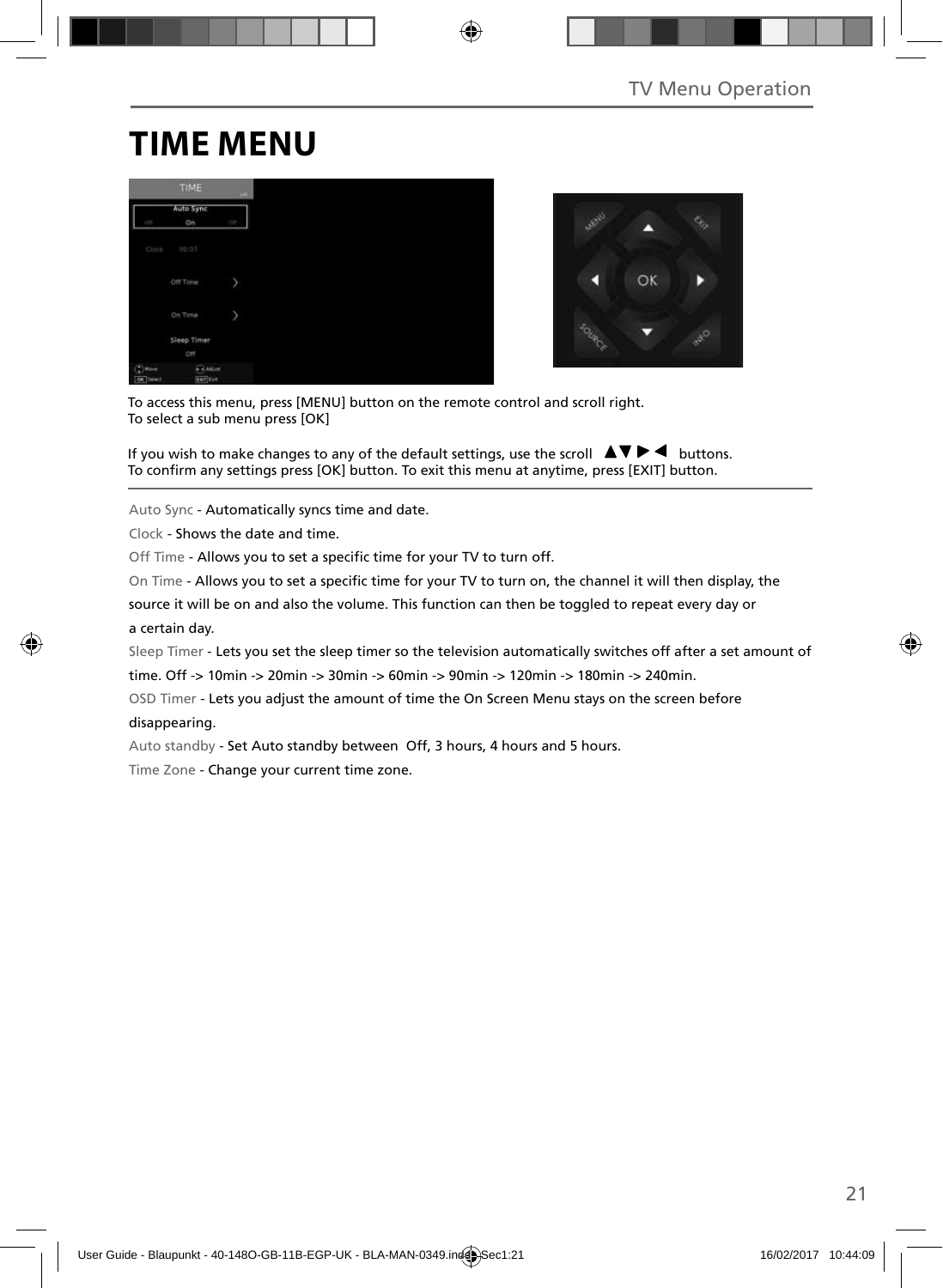### **SETTINGS MENU**





To access this menu, press [MENU] button on the remote control and scroll right. To select a sub menu press [OK]

If you wish to make changes to any of the default settings, use the scroll  $\Box \blacktriangledown \blacktriangleright \blacktriangleleft$  buttons. To confirm any settings press [OK] button. To exit this menu at anytime, press [EXIT] button.

Language - Allows you to change the language of the menu.

Audio Language 1 - Set the primary audio language.

Audio Language 2 - Set the secondary audio language.

Subtitle Language 1 - Set the primary subtitle language.

Subtitle Language 2 - Set the sceondary subtitle language.

Hearing Impaired - This allows the user to turn on the Hearing Impaired function, this produces subtitles

on the screen which provide a description of what is happening during the selected program.

Blue Screen - Changes the background when there is no input between clear and a blue background (Only available on some sources).

PVR File System - Allows you to view the format and performance of a USB key.

First Time Installation - Allows you to access the First Time Installation menu and retune the TV set. Reset TV - This resets the menus to factory settings and clears all the TV channels from the television. Software Update (USB) - From time to time we may release new firmware to improve the operation of the television (available to download). This menu lets you install the new software/firmware onto the television. Further details of how to do this will be issued with the firmware. Contact the helpline or refer to the 'product support' section of the website.

HDMI CEC (Consumer Electronic Control) - Allows HDMI devices to control each other and allows the user to operate multiple devices with one remote control. (only available with compatible devices). Network Configuration - Allows you to manually set your network settings on the TV (for more information please see 'Network Configuration' page.

LED Status - Allows the user to switch the LED power indicator light ON or OFF when the TV is being operated. (When this option is set to OFF the LED power indicator light will flash when the remote control is used and will flash red during the normal start up process).

Version info - Allows you to view the version/information of the software installed on the TV set.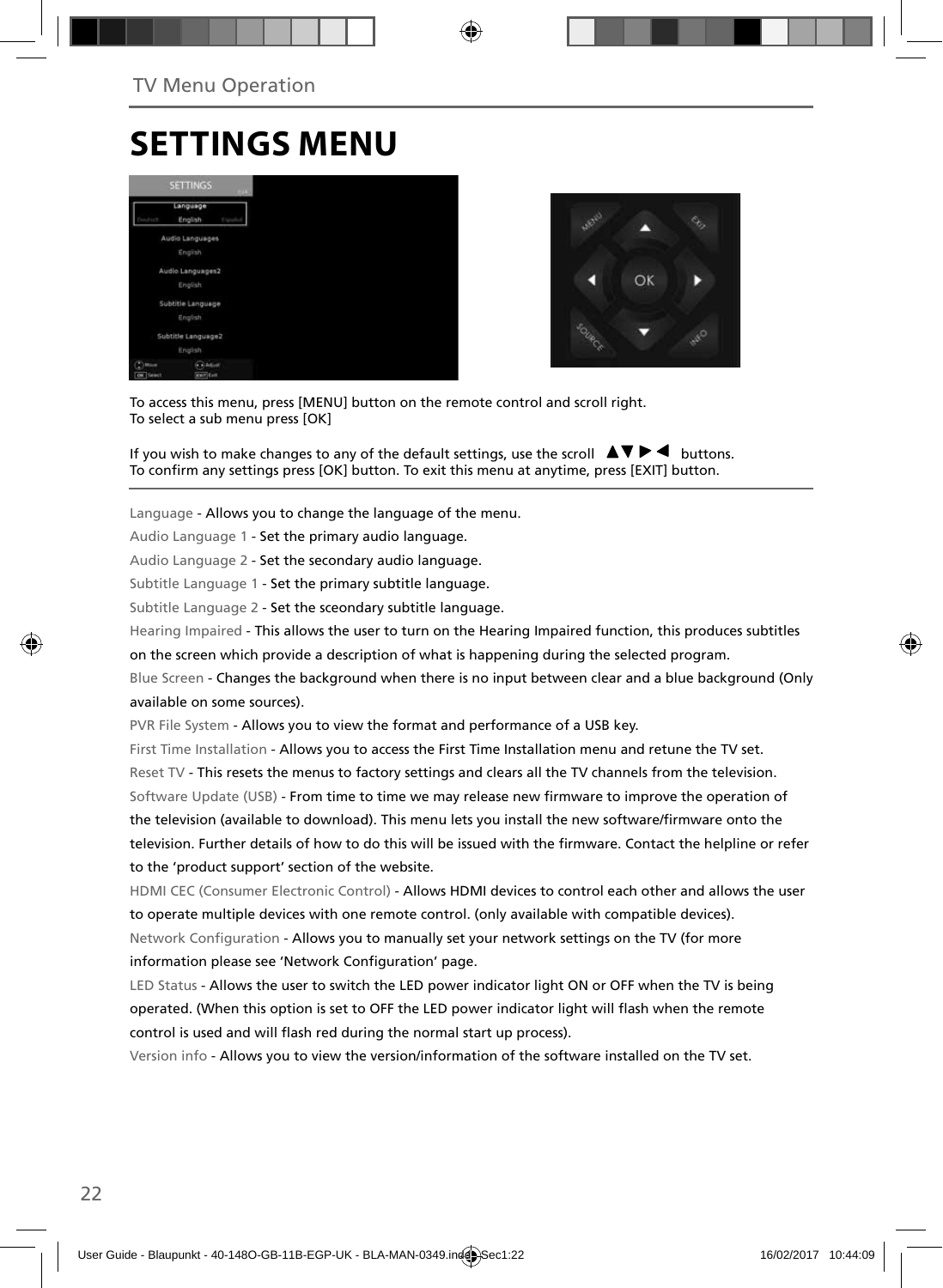# **NETWORK CONFIGURATION**



For the network configuration to work the TV will need to be connected to your home network via an ethernet cable, with these requirements in place the TV will connect to the network automatically.

IP Config - Allows you to access LAN network connection settings. Choose from the following options:

| Auto   | Will automatically connect the TV to your home network (this is the default setting |
|--------|-------------------------------------------------------------------------------------|
|        | and is highly recommended)                                                          |
| Manual | Allows you to manually change the IP, Netmask, Gateway and DNS information.         |
|        |                                                                                     |

Network Info - Allows you to view Information about network settings.

Network Test - Allows you to test the network connection.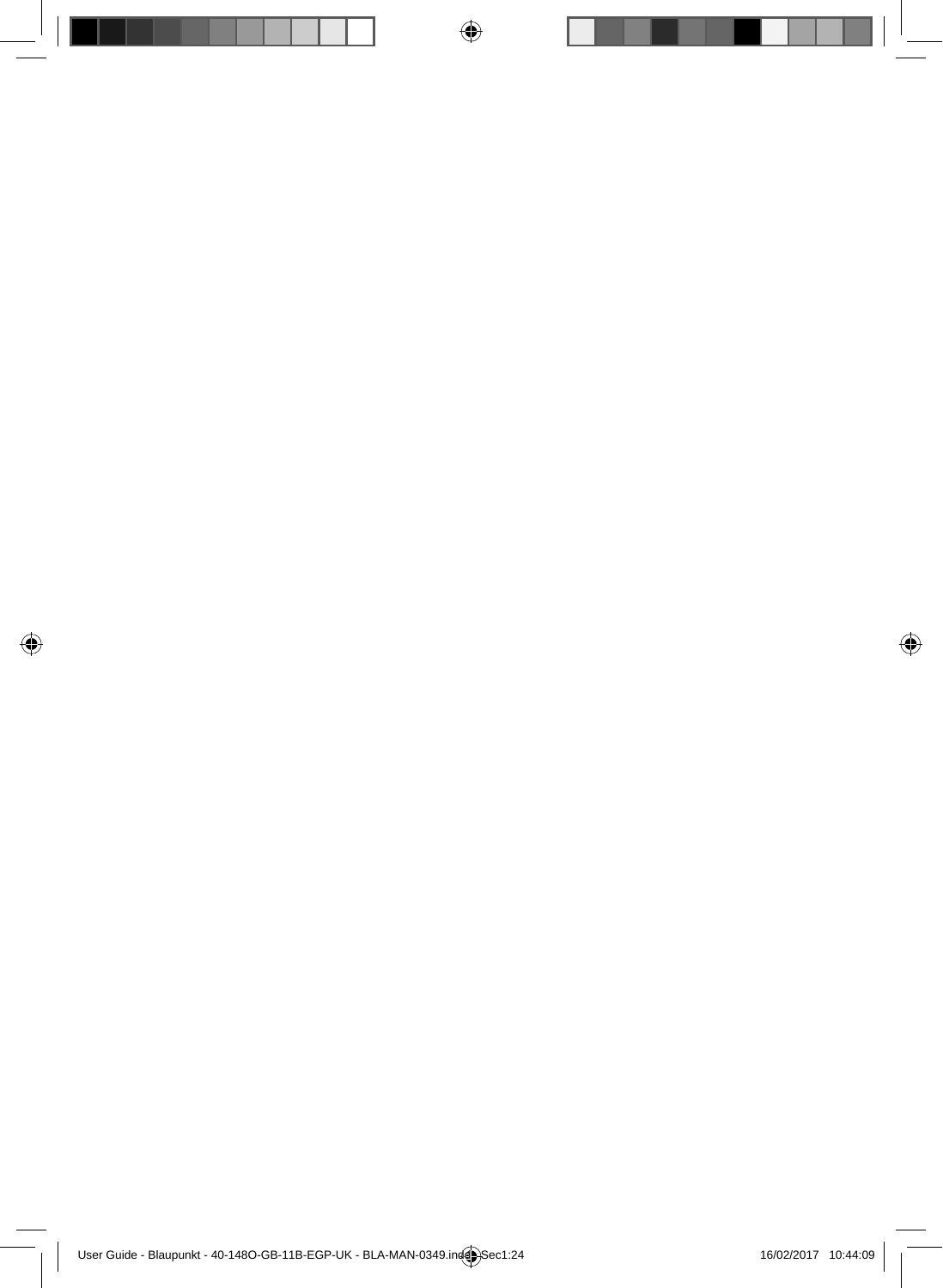# **7 DAY TV GUIDE**

TV Guide is available in Freeview/Saorview TV mode. It provides information about forthcoming programmes (where supported by the Freeview/Soarview channel). You can view the start and end time of all programmes and on all channels for the next 7 days and set reminders.

1) Press the [TV GUIDE] button on the remote control and the following 7 Day TV Guide will appear:

|                |                            |                    |       |                                            |                             | PROGRAMME GUIDE       |                             |                   |                     |
|----------------|----------------------------|--------------------|-------|--------------------------------------------|-----------------------------|-----------------------|-----------------------------|-------------------|---------------------|
|                |                            | <b>Now</b>         | 11:00 | 11:30                                      | 12:00                       |                       | 12:30                       | 13:00             |                     |
| П              | <b>BBC ONE OX</b>          | Homes Under        |       | Neighbourhood Blues Oxford Street          |                             |                       | <b>Bargain Hunt</b>         |                   | <b>BBC News at </b> |
| $\overline{a}$ | <b>BBC TWO</b>             | Victoria           |       | <b>BBC Newsroom Live</b>                   |                             | <b>Daily Politics</b> |                             |                   | Coast Athle         |
| $\overline{3}$ | $\mathsf{I}^{\mathsf{IV}}$ |                    |       | <b>This Morning</b>                        |                             |                       |                             | Loose Women       |                     |
| 4              | Channel 4                  |                    |       | Ramsay's Kitchen Nightmares  Four in a Bed |                             | Four in a Bed         | Four in a Bed Four in a Bed |                   |                     |
| 5              | Channel 5                  | The Wright Stuff   |       | <b>GPs: Behind Closed Doors</b>            | <b>TAX</b>                  |                       | <b>Cowboy Builders</b>      |                   | Home                |
| 6              | ITV2                       | <b>Royal Pains</b> |       | <b>Dinner Date</b>                         |                             | Emmerdale             |                             | Coronation  Coron |                     |
| 7              | That's Oxfor               | <b>Talk Oxford</b> |       |                                            | <b>Oxfordshire News Now</b> |                       |                             |                   |                     |
| 9              | <b>BBC FOUR</b>            | This Is BBC Four   |       |                                            |                             |                       |                             |                   |                     |

2) Navigate through the menu using  $\Delta \nabla \triangleright 4$ .

You can now:

Set a reminder by pressing GREEN View a previous day by pressing YELLOW View the next day by pressing BLUE Record a programme by pressing RED (Function for PVR models only, USB device must be connected)

3) Press [EXIT] to exit the 7 day TV Guide

### Channel List

To view the channel list, please ensure that the TV is set to either the analogue or digital source and no menus or TV notifications are displayed.

| <b>Channel List</b>      |                    |
|--------------------------|--------------------|
| 1 BBC ONE                | <b>SERVICE</b>     |
| 2 BBC TWO                | <b>STORY &amp;</b> |
| 3 ITV                    | <b>LETV 4</b>      |
| 4 Channel 4              | <b>LEW </b>        |
| 5 Channel 5              | <b>CONTRACT</b>    |
| 6 ITV2                   | <b>LESS</b>        |
| <b>7 BBC THREE</b>       | <b>COTAL</b>       |
| 9 BBC FOUR               | <b>SIZENS</b>      |
| <b>10 ITV3</b>           | <b>CENT</b>        |
| 11 PICK                  | <b>HETWA</b>       |
| <b>HHD SD Radio MAII</b> | Move<br>Exit       |

1) Press [OK] on the remote control and the channel list menu will appear.

2) Scroll through the channel list by using  $\blacktriangle \blacktriangledown$  buttons then press [OK] to view the channel that is currently highlighted.

3) Scroll through different types of channels such as Freeview/ALL/ Digital TV/Radio/data and HD channels by using  $\blacktriangleleft$  buttons.

4) Press [EXIT] to exit the channel list.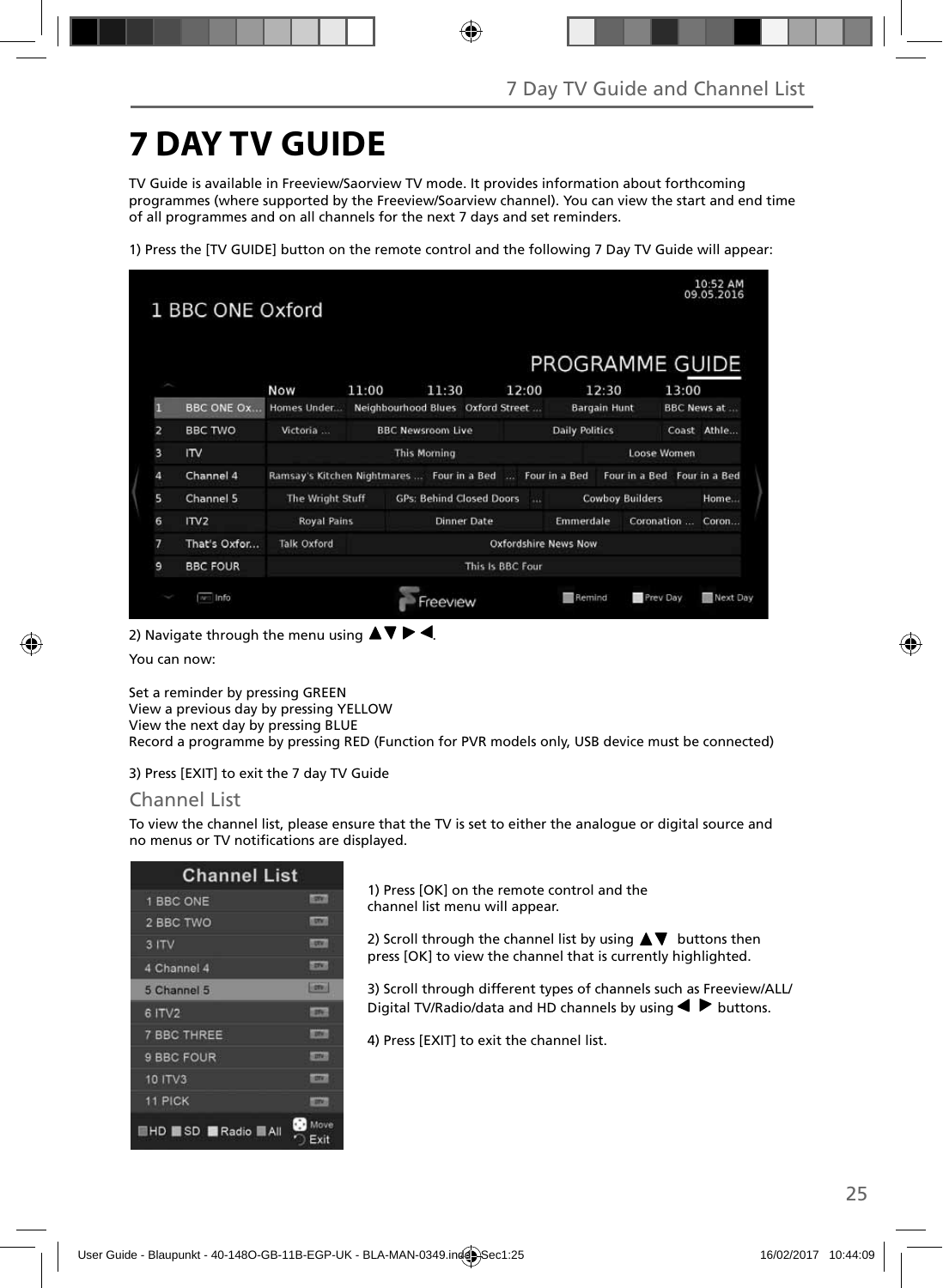# **USB MODE/MEDIA PLAYER**

USB mode offers playback of various different types of content that you have saved on your USB Memory Stick.

On switching to USB source the below menu screen will appear. The content will be divided into Photo, Music. Movie and Text based on file type.



1) You can navigate through the menus using the scroll  $\blacktriangle \blacktriangledown \blacktriangleright \blacktriangleleft$  buttons. To confirm the item you wish to play/view press [OK] button.



2) Select the drive you require. (If your drive only has 1 partition you will only see 1 item).



3) You can now access the item. Press OK to view. 4) While viewing, you can control the item by



using the remote control buttons (below) or by pressing ( i ) and using  $\triangle \blacktriangledown \blacktriangleright \blacktriangleleft$  and (OK)



Tip: If you experience a playback issue, please ensure the files being used are the correct format (example - the picture plays but no sound) See technical specification page for compatible file types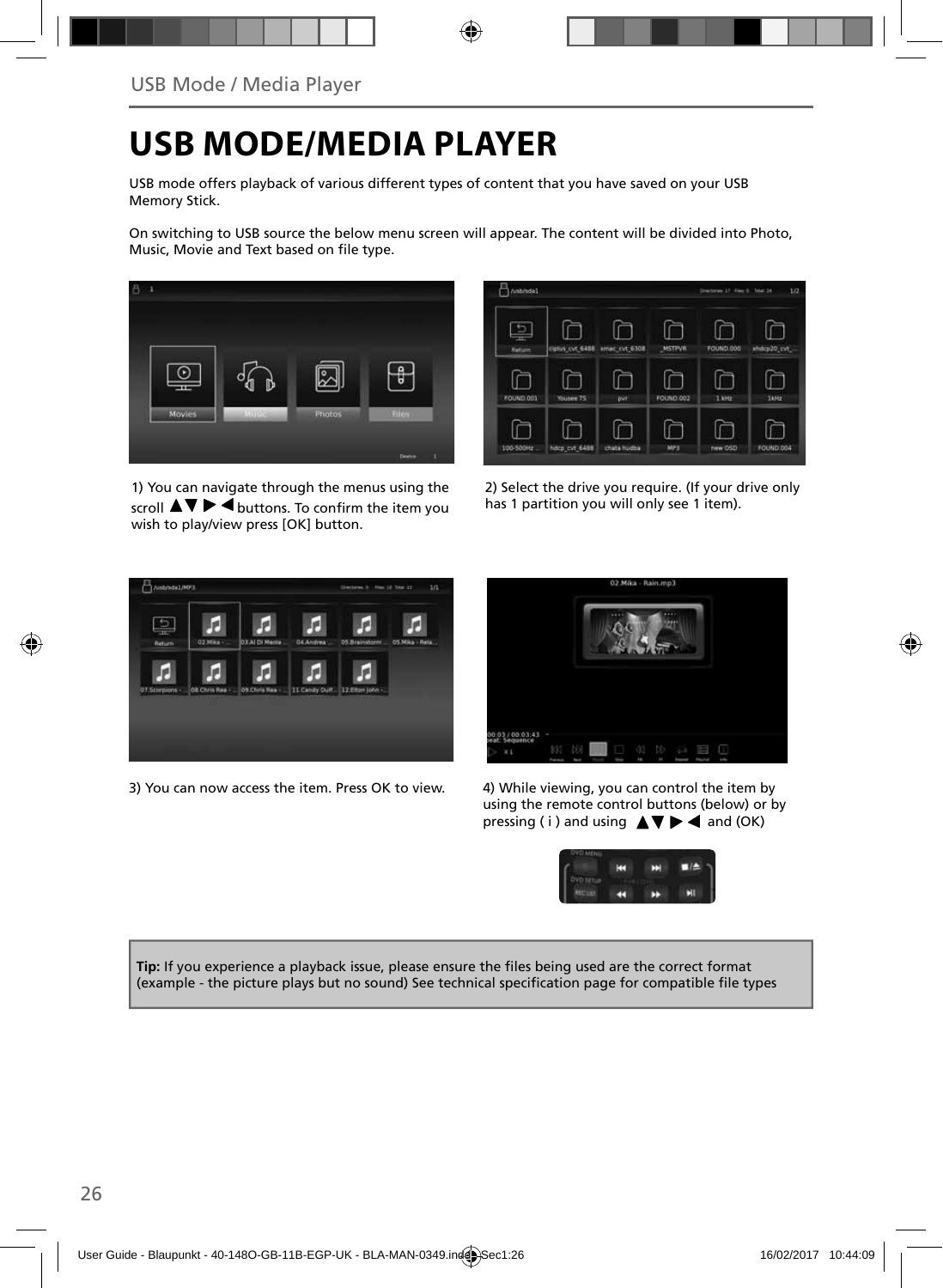### **USB RECORD - FREEVIEW/SOARVIEW MODE**

USB RECORD – FREEVIEW/SAORVIEW MODE - FOR MODELS WITH THE PVR FUNCTION ONLY

Built into this television is a USB record facility. This function is available in Freeview/Soarview mode when used in conjunction with a compatible USB memory stick or USB hard drive. The benefits of this are as follows:

- Pause live TV and then playback, fast forward and rewind (up to live TV)
- One button record, if you decide you want to record the current programme
- Easy programmable recording from the 7 day TV Guide

Due to the nature of the product, it is necessary to use a high speed USB memory stick (as the TV reads from and writes to the memory stick at the same time, some memory sticks may not be suitable).

You can purchase high speed memory sticks from some computer stores, alternatively, we have a selection of tested and compatible memory sticks available to purchase directly from the helpline/web site.

Recommended Minimum Specification - USB Memory Stick

| <b>Read Speed</b>  | 20 Mb/s (MegaBit Per Second) |
|--------------------|------------------------------|
| <b>Write Speed</b> | 6 Mb/s (MegaBit Per Second)  |

**If you wish to use a USB portable hard drive larger than 32GB, please refer to the FAQ section at the rear of this user guide.**

### Pause Live TV (Time Shift)

#### Pausing Live TV is very simple.



 $\left(\blacksquare\right)$  - Press the play/pause button and the television will pause and the live content will be recorded. To resume watching press play/pause again.

 $\bullet$  - Press fast forward to go forward in a recording (i.e. to skip adverts).

 $\bigcirc$  - Press fast rewind to go back in a recording (i.e. if you fast forwarded too far).

Tip: When you switch the TV to standby or change channel the Time Shift memory is wiped. To restart time shift you must press play/pause button.

### One Button Record

At any point in time you may decide to record the current programme that you are watching. To do this you need to press the red button highlighted below.



### Playback files from Record list

To playback recorded files you will be required to have the TV set to the Freeview/Saorview source mode. Once set to the correct source, access the recorded list by pressing the REC LIST (Recorded List) button on the remote control, the recorded list should now appear on the screen, press OK on the chosen file to start.



Tip: This television contains one TV tuner, therefore it can only record the channel you are watching or record one channel while the television is in standby mode.

Note: USB record function is only available in Digital/Freeview TV mode. Due to copyright laws and illegal copying/recording it is not possible to record to/from any other input/output source.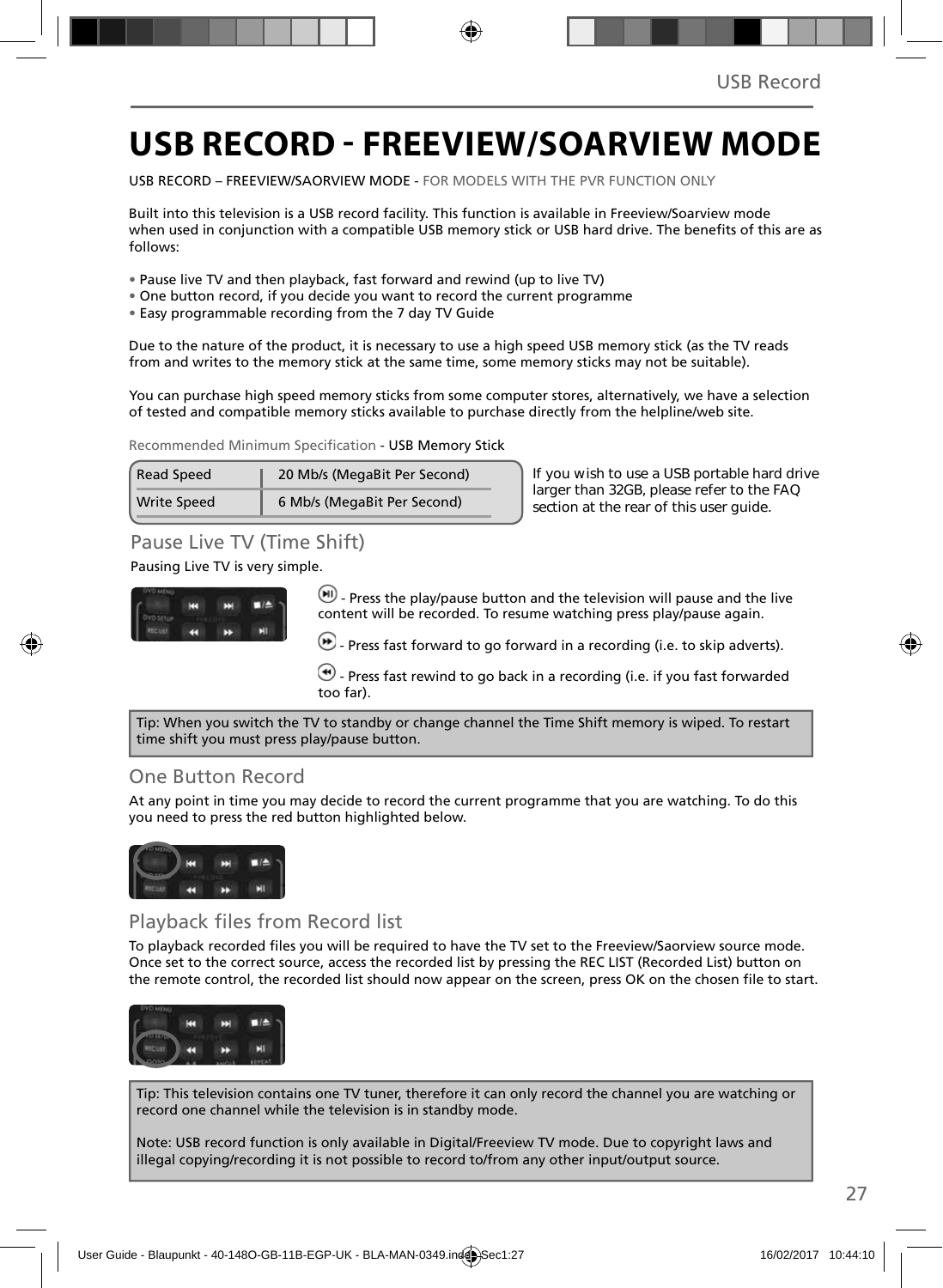### **USING YOUR TV WITH A SKY DIGITAL SET TOP BOX**

#### **Option 1) Connecting your TV to your Sky box (when both the TV and Sky Box are located in the same room)**

Depending on your Sky Box & TV model, connect either by SCART or HDMI cables (available separately) .

If connecting by SCART, select the 'Input source' on the TV as SCART. If your TV does not have SCART, please refer to 'Connections' pages in this user guide for alternative ways to connect.

If connecting by HDMI, select the 'Input source' on the TV as HDMI (if the TV has more than 1 HDMI port, ensure you select the input source to match the HDMI numbered port on the rear of the TV).

If you wish to use your Sky remote to operate the TV's functions, you will need a Sky remote control (Revision 9 or later) and you will need to program a 4 digit code into it. See bottom of this page.

#### **Option 2) Connecting your TV to your Sky box (when your Sky box is located in a different room to the TV)**

Please note, if you are adding a 'Magic Eye/TV Link' to your system so that you can use your Sky remote control to change the Sky channel in the room where the 2nd TV is located, please refer to the instructions included with the TV link/magic eye in order to ensure the RF or RF2 output on your Sky box is powered on. (The red LED light on the TV link/magic eye will light up if the RF / RF2 output is correctly set



up) If you do not have the instructions that came with the TV link/magic eye, instructions on how to do it can be found on our web site.

1) To tune the TV to the Sky box, on the 2nd TV, select the 'Analogue' input source.

2) Select the channel that you wish to store the Sky box/channel on. (If you do not use channels 1-5 because you no longer have analogue terrestrial channels after digital switchover, you may choose to select channel 1 to store the Sky box/channel, if you still have and use analogue channels 1-5, you may for example decide that channel 6 is the best option for you)

3) Press the corresponding number on the remote control to select the desired analogue channel chosen as per point 2 above.

4) On the TV remote control, press Menu. Now navigate through the menus to select Manual Tuning or Analogue Manual tuning (refer to the Tuning/Channel menu section of this user guide if necessary)

5) Manually tune in the channel (usually, the Sky box is at a frequency between 800Mhz and 850Mhz) once the Sky box/channel is found, press 'OK' to store it.

If you wish to use your Sky remote to operate the TV's functions, you will need a Sky remote control (Revision 9 or later) and you will need to programme a 4 digit code into it. See below.

#### **Using a Sky remote or a universal remote to operate your TV**

**Sky remote control** - If you wish to use your Sky remote to operate the basic functions of your TV, you need to program a 4 digit code into it. Please note - you will need a Sky Revision 9 remote control (or later). **The code required for this television is 2134.** If you wish to upgrade/replace your existing Sky remote control to the latest version, you can do so on our website.

**Universal remote control** - If you wish to use a Universal remote control to operate your TV, please refer to the website for a full list of codes. (Please note we only have codes for One for All branded remote controls, if you have an alternative brand of Universal remote, please refer to the manufacturer for the code.)

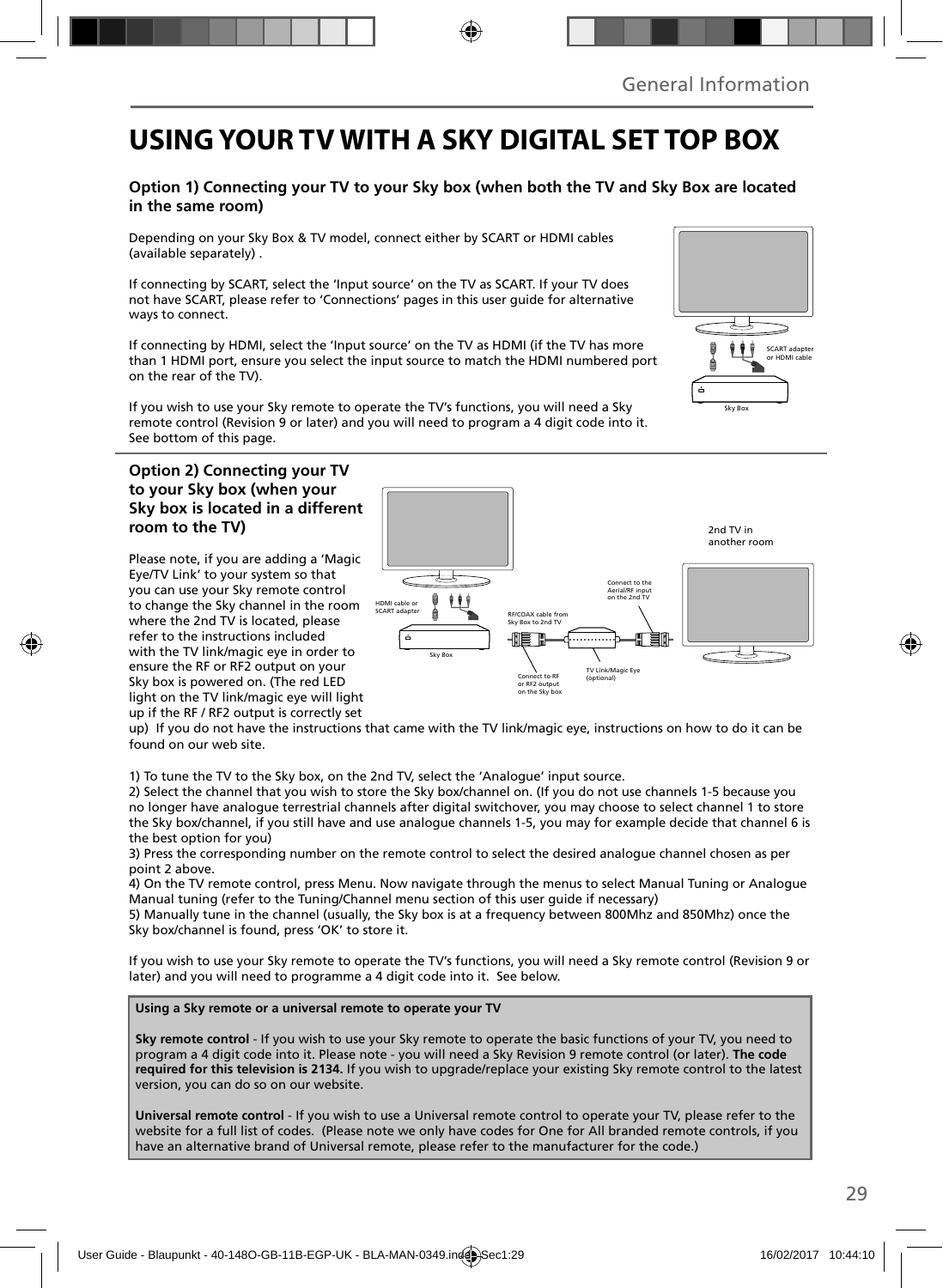# **FREQUENTLY ASKED QUESTIONS**

| General                    | I would like to have louder<br>sound by connecting additional<br>speakers. For TV models with<br>digital optical audio output.        | 1) Use the 3.5mm headphone output and a 3.5mm to phono cable (available separately) to<br>connect to an amplifier/surround sound system. Please note this will deactivate the TV's built<br>in speakers.<br>2) Connect a digital optical audio cable from the TV's digital optical audio output to your<br>amplifier/surround systems digital optical audio input.                                                                                                                                                                                                                                                                  |
|----------------------------|---------------------------------------------------------------------------------------------------------------------------------------|-------------------------------------------------------------------------------------------------------------------------------------------------------------------------------------------------------------------------------------------------------------------------------------------------------------------------------------------------------------------------------------------------------------------------------------------------------------------------------------------------------------------------------------------------------------------------------------------------------------------------------------|
| General                    | Why are some options in the<br>menu unavailable and greyed<br>out.                                                                    | Some options are only available in certain sources, i.e. HDMI. They are<br>unavailable in the other sources where they have no affect.                                                                                                                                                                                                                                                                                                                                                                                                                                                                                              |
| General                    | Can I stop my TV automatically<br>turning off after 4hrs?                                                                             | Yes, in the 'Time' menu settings, scroll down to Auto standby and select OFF.                                                                                                                                                                                                                                                                                                                                                                                                                                                                                                                                                       |
| TV                         | I have tuned in Digital TV but I<br>am not receiving any or all of the<br>channels and/or the channels I<br>receive are breaking up.  | 1) Check you are in an area that can receive Freeview/Saorview, visit www.freeview.co.uk or<br>www.saorview.ie<br>2) Check you are using an aerial that is able to receive a good digital signal. In most cases,<br>you will need an outdoor digital hi-gain/wideband aerial. In areas that have excellent<br>digital coverage, you may be able to use a loft type aerial but it is highly likely that you will<br>also need to connect a booster between the back of the TV and the TV aerial wall socket.<br>Unfortunately, to receive a good enough digital signal, it is not possible to use a portable/<br>indoor type aerial. |
| TV                         | I have re-tuned my television<br>but when I switch it off it is not<br>storing the channels.                                          | If the TV does not save the channels when you power it off, it's likely the channel database<br>has become corrupt.<br>1) Turn off the TV.<br>2) Remove the RF/Aerial cable from the rear of the TV and then turn the TV back on again.<br>3) Using the remote control, press Menu followed by 8-8-8-8 to enter the initial setup/first<br>time installation menu.<br>4) Press OK (let the TV run the full tuning process).<br>5) Once completed, turn off the TV, reconnect the RF/Aerial cable then turn the TV back<br>on again.<br>6) Repeat steps 3 & 4.                                                                       |
| <b>VCR/DVD</b><br>Recorder | I have connected the TV to my<br>VCR or DVD Recorder via SCART<br>but it is not recordina.                                            | In addition to connecting via SCART, you should connect the aerial cable from the wall<br>socket to your VCR/DVD Recorder and another aerial cable from the VCR/DVD Recorder to<br>the TV.                                                                                                                                                                                                                                                                                                                                                                                                                                          |
| <b>Game Consoles</b>       | I have connected my<br>Playstation/Xbox to the TV via<br>HDMI, but I am not receiving<br>any pictures or sound on my<br>Television.   | 1) Ensure the TVs' source is set to HDMI.<br>2) Check your settings on your Playstation/Xbox are as per the Playstation/Xbox<br>instruction manual.                                                                                                                                                                                                                                                                                                                                                                                                                                                                                 |
| <b>Game Consoles</b>       | I have connected my<br>Playstation/Xbox to the TV via<br>Component cables (red, green<br>& blue) but I am not receiving<br>any sound. | Component cables only provide HD pictures. For the sound you will need to connect the red<br>& white audio cables on the Playstation/Xbox to the red & white phono inputs (or mini AV<br>input where fitted) on the rear of the TV. Please refer to the 'Connections' pages.                                                                                                                                                                                                                                                                                                                                                        |
| System Lock                | I have changed the password<br>on the television and now<br>forgotten it.                                                             | There is a master password of 4711, to gain access to the TV menu and reset the<br>normal password.                                                                                                                                                                                                                                                                                                                                                                                                                                                                                                                                 |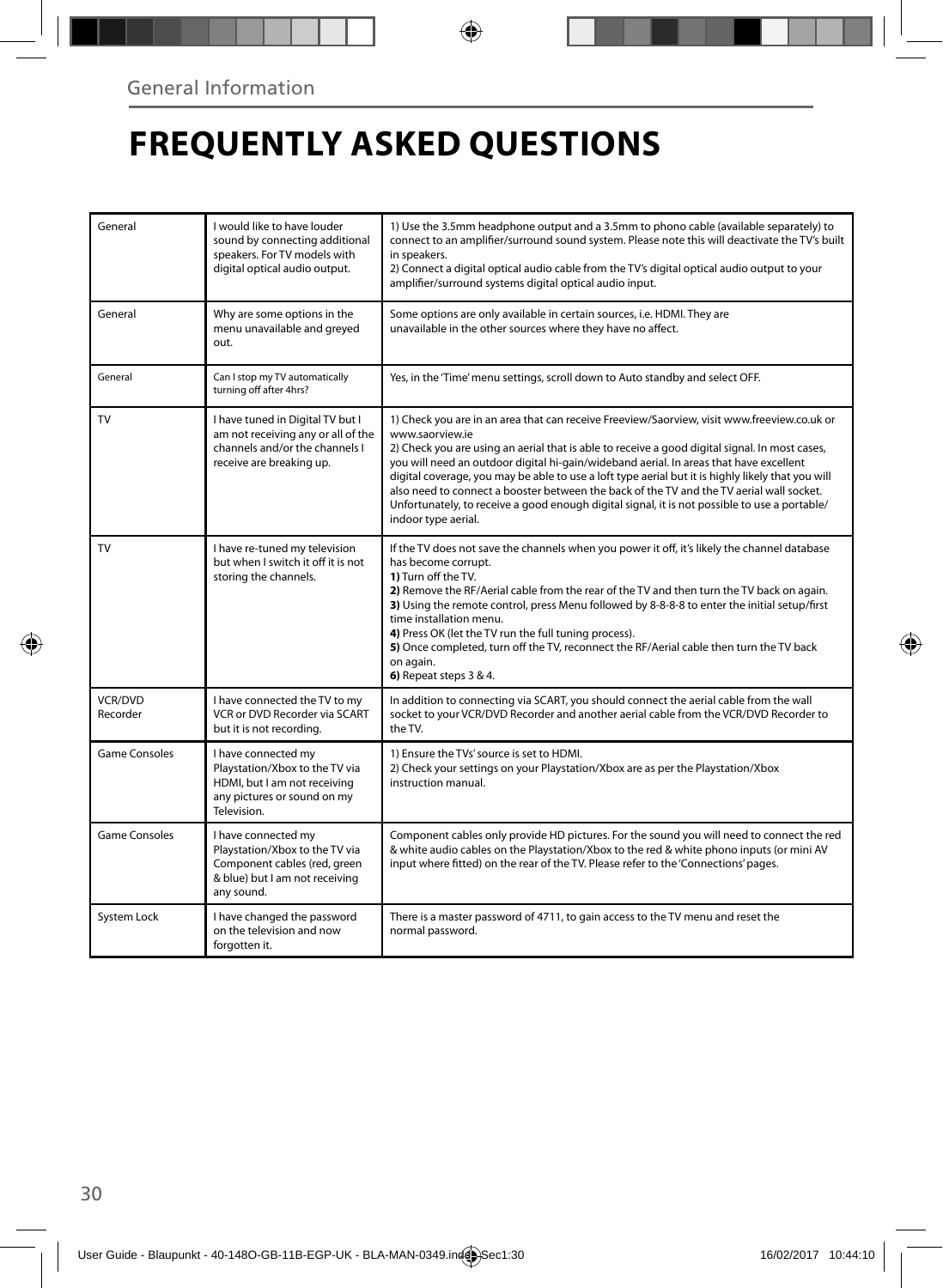# **FREQUENTLY ASKED QUESTIONS**

| <b>USB Mode</b>   | I have inserted a USB Memory<br>Key, but the TV does not<br>recognise it.               | Ensure the USB Memory Key is formatted to type FAT32.                                                                                                                                                                                                                                                                                                                                                     |
|-------------------|-----------------------------------------------------------------------------------------|-----------------------------------------------------------------------------------------------------------------------------------------------------------------------------------------------------------------------------------------------------------------------------------------------------------------------------------------------------------------------------------------------------------|
| <b>USB Mode</b>   | Using a USB portable hard drive<br>/ larger than 32GB.                                  | If you wish to use a portable hard drive larger than 32GB, please note that it must be<br>formatted to the FAT32 file system in order to operate on this TV. Windows XP/Vista<br>computers are only capable of formatting up to 32GB, therefore, you will need a software<br>programme/utility to format larger hard drives.<br>Please refer to the website, www.umc-uk.co.uk, for more information.      |
| <b>USB Record</b> | I cannot change the channel,<br>access the menu or use the red<br>button.               | During time shift you cannot change the channel, access the menu or use the red button.                                                                                                                                                                                                                                                                                                                   |
| <b>USB Record</b> | When using the USB to record<br>the picture 'breaks up' or<br>experience loss of sound. | Check the USB memory stick meets the minimum read speed requirements. Standard<br>definition channels require a read speed of 20 MB/s (Mega Byte per second) and a write<br>Speed of 6 MB/s (Mega Byte per second) HD channels require the read speed of 80 MB/s<br>(Mega Byte per second) and a write speed of 40 MB/s (Mega Byte per second). USB 3.0 sticks<br>should normally ne used where possible. |
| <b>DVD</b>        | I have inserted a disc but it is<br>not playing.                                        | 1) Ensure you have inserted the disc facing the correct way.<br>2) Ensure the disc is clean and is not scratched.<br>3) Some copied discs will not play.<br>4) Check the DVD is a region 2 disc - to change the region of the DVD player, refer to<br>www.umc-uk.co.uk, select 'Changing DVD Region' in the 'Product Support' section                                                                     |
| <b>DVD</b>        | I have pressed the eject button<br>but the disc is not coming out.                      | To eject the disc hold the stop/eject button for 4 seconds.                                                                                                                                                                                                                                                                                                                                               |
| Freeview HD       | <b>Lcannot access all Freeview</b><br>channels.                                         | Some data channels for Freeview can only be obtained when the TV's ethernet port is<br>connected to your router.                                                                                                                                                                                                                                                                                          |
| Freeview HD       | I cannot find the Freeview HD<br>channels.                                              | Freeview HD channels found during tuning will be placed in channel positions above 100.<br>For example, 101 (BBC1 HD), 102 (BBC2 HD) etc.                                                                                                                                                                                                                                                                 |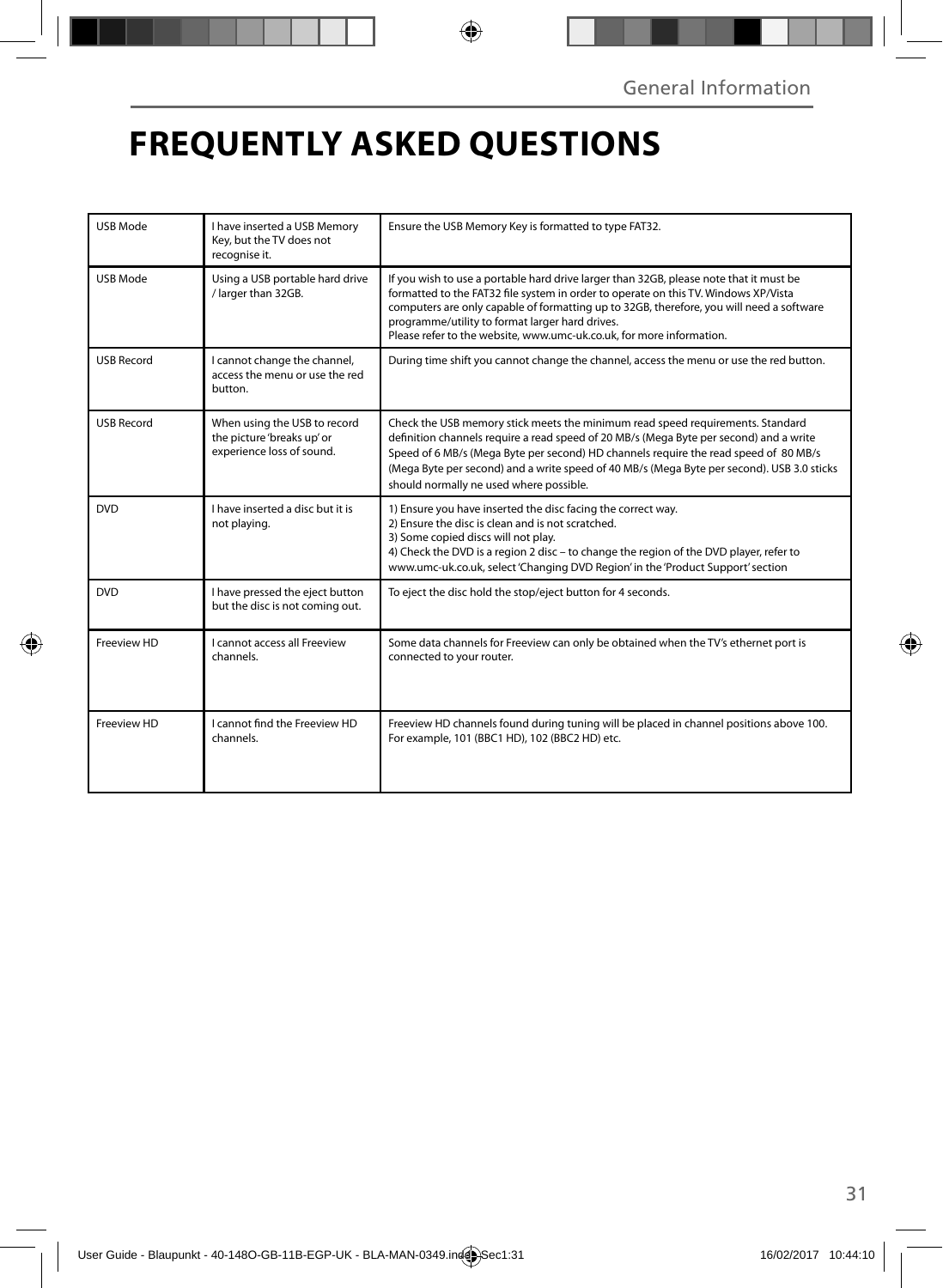# **TECHNICAL SPECIFICATION**

### **Product fiche**

| <b>Trademark</b>                                                                                                                                                                                                 | <b>Blaupunkt</b>                                 |  |  |  |
|------------------------------------------------------------------------------------------------------------------------------------------------------------------------------------------------------------------|--------------------------------------------------|--|--|--|
| <b>Model ID</b>                                                                                                                                                                                                  | 40/1480-GB-11B-FEGU-UK<br>40/1480-GB-11B-FEGP-UK |  |  |  |
| Energy effiency class                                                                                                                                                                                            | $A+$                                             |  |  |  |
| Visible screen size (diagonal)                                                                                                                                                                                   | 102 cm / 40 inches                               |  |  |  |
| On mode power consumption                                                                                                                                                                                        | 48.0 W                                           |  |  |  |
| Annual energy consumption *1                                                                                                                                                                                     | 70 kWh                                           |  |  |  |
| Standby power consumption *2                                                                                                                                                                                     | < 0.50 W                                         |  |  |  |
| Off mode power consumption                                                                                                                                                                                       | 0 <sub>W</sub>                                   |  |  |  |
| Screen resolution                                                                                                                                                                                                | 1920 (H) x 1080 (V)                              |  |  |  |
| *1: Energy consumption XYZ kWh per year, based on the power consumption of the television<br>operating 4 hours per day for 365 days. The actual energy consumption will depend on how the<br>television is used. |                                                  |  |  |  |

 $\bigoplus$ 

with the remote control/standby button and no function is active.

### **Additional Technical Information**

| <b>RF</b>                        | 75 ohm Antenna / Analog / DVB                                                                                                                                   |  |  |
|----------------------------------|-----------------------------------------------------------------------------------------------------------------------------------------------------------------|--|--|
| Inputs                           | 3 x HDMI, 2 x USB, 1 x SCART, 1 x RJ45 LAN/Ethernet,<br>1 x Component/YPbPr, 1 x Composite/Video,<br>1 x L/R Audio shared for Composite/Video & Component/YPbPr |  |  |
| Sound Outputs                    | 1 x Digital Optical Audio output, 1 x 3.5mm Headphone                                                                                                           |  |  |
| Speaker* / Amplifier Watts (RMS) | $2 \times 10 / 2 \times 8$                                                                                                                                      |  |  |
| Voltage and power consumption    | 110-240V 50 / 60Hz<br>48/75/90W<br>(ecomode/standard/max)                                                                                                       |  |  |
| Dimensions including stand (mm)  | 929 W x 603 H x 218 D                                                                                                                                           |  |  |
| Net weight (Kgs)                 | 8.1                                                                                                                                                             |  |  |
| <b>Wall Mounting</b>             | VESA 200 x 200 (mm)                                                                                                                                             |  |  |

\*Built-in JBL speaker systems (Full-range and tweeter).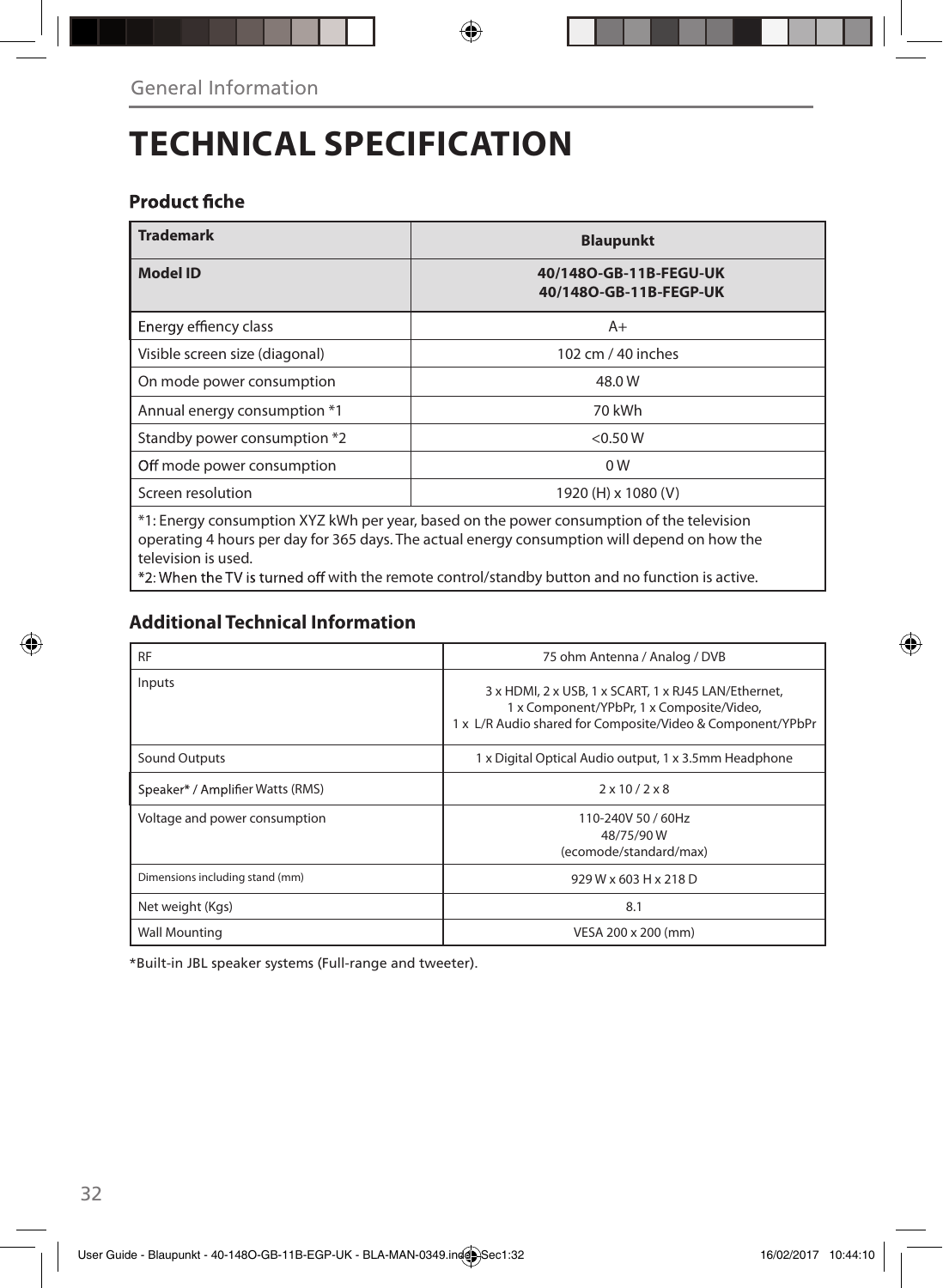# **TECHNICAL SPECIFICATION**

### **Compatible files in USB Mode**

|                 |                | Codec                                         |                        |                                                                         |
|-----------------|----------------|-----------------------------------------------|------------------------|-------------------------------------------------------------------------|
| Media           | File Ext.      | <b>Video</b>                                  | Audio                  | Remark                                                                  |
| <b>MOVIE</b>    | .mpg           | MPEG-1, MPEG-2                                |                        | Max Resolution: 1920x1080                                               |
|                 |                |                                               | MP3, AAC,<br>AC3, PCM, | Max Data Rate: 40 Mbps                                                  |
|                 | .avi           | Xvid, MJPEG                                   |                        | Max Resolution: 1920×1080<br>Max Data Rate: 20 Mbps                     |
|                 |                | MPEG-4 SP/ASP,<br>H.263/H.264                 |                        |                                                                         |
|                 | .ts            | $MPEG-2,$<br><b>H.264, HEVC</b>               |                        |                                                                         |
|                 | .mov<br>.mkv   | MPEG-4 SP/ASP,<br>H.263/H.264,<br><b>HEVC</b> |                        |                                                                         |
|                 | .dat           | MPEG-1                                        |                        |                                                                         |
|                 | .mp4           | MPEG-4 SP/ASP,<br>H.263/H.264,<br><b>HEVC</b> |                        |                                                                         |
|                 |                | MPEG-1, MPEG-2                                |                        | Max Resolution: 720×576                                                 |
|                 | dov.           | MPEG-2                                        |                        | Max Data Rate: 40 Mbps                                                  |
| <b>MUSIC</b>    | .mp3           | Ξ.                                            | MP3                    | Sample Rate: 8K~48KHz<br><b>Bit Rate: 32K ~ 320Kbps</b>                 |
|                 | .m4a/.aac      | $\overline{\phantom{a}}$                      | AAC                    | Sample Rate: 16K~48KHz<br>Bit Rate: 32K~442Kbps<br>Channel: Mono/Stereo |
|                 | .jpg/          | Progressive JPEG                              |                        | Max Resolution: $1024\times768$                                         |
| PHOTO           | .jpeg          | <b>Baseline JPEG</b>                          |                        | Max Resolution: 15360×8640                                              |
|                 | .bmp           | <b>BMP</b>                                    |                        | Max Resolution: 9600×6400<br>Pixel Depth: 1/4/8/16/24/32 bpp            |
|                 | .png           | Non-Interlaced                                |                        | Max Resolution: 9600×6400                                               |
|                 |                | Interlaced                                    |                        | Max Resolution: 1280×800                                                |
|                 | SubRip<br>.srt |                                               |                        |                                                                         |
| <b>SUBTITLE</b> | .ssa/.ass      | SubStation Alpha                              |                        |                                                                         |
|                 | .smi           | <b>SAMI</b>                                   |                        |                                                                         |
|                 | .sub           | SubViewer                                     |                        | SubViewer 1.0 & 2.0 Only                                                |
|                 |                | MicroDVD                                      |                        |                                                                         |
|                 |                | DVDSubtitleSystem                             |                        |                                                                         |
|                 |                | SubIdx (VobSub)                               |                        |                                                                         |
|                 | .txt           | TMPlayer                                      |                        |                                                                         |